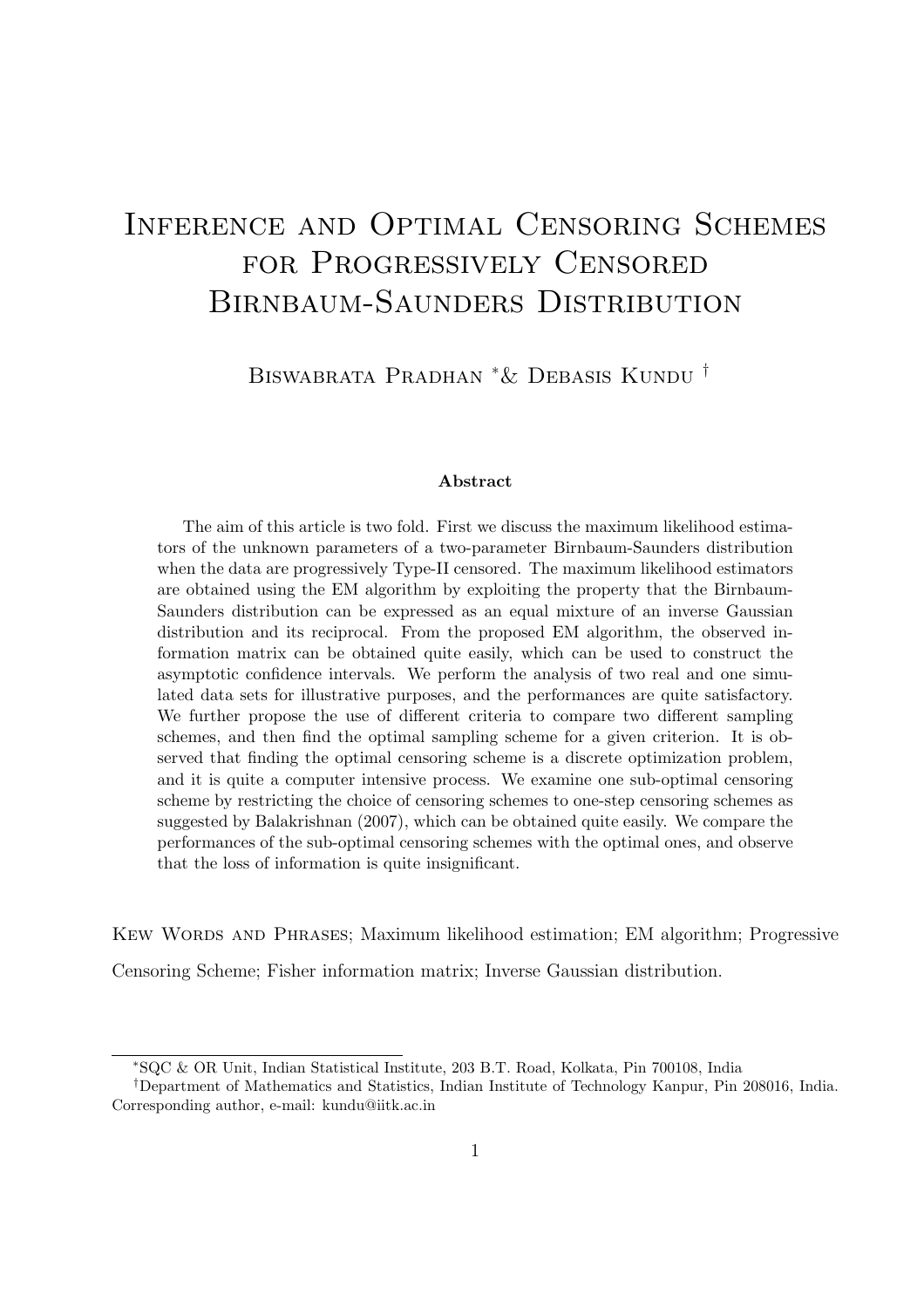# 1 INTRODUCTION

Birnbaum and Saunders (1969a, 1969b) introduced a failure time distribution for fatigue failure which is caused due to periodic stress. A more general derivation was provided by Desmond (1985) based on a biological model. He also strengthened the physical justification for the use of this distribution by relaxing the assumptions originally made by Birnbaum and Saunders (1969a). Although the Weibull distribution may be the most widely used failure time distribution, recently the Birnbaum-Saunders distribution has received considerable attention mainly due to the different shapes of the probability density function (PDF) and due to the non-monotonicity property of the hazard function.

The cumulative distribution function (CDF) of a two-parameter Birnbaum-Saunders random variable  $T$  is of the form;

$$
F(t; \alpha, \beta) = \Phi\left[\frac{1}{\alpha} \left( \left\{ \frac{t}{\beta} \right\}^{\frac{1}{2}} - \left\{ \frac{\beta}{t} \right\}^{\frac{1}{2}} \right) \right]; \quad t > 0.
$$
 (1)

Here  $\alpha > 0$  and  $\beta > 0$  are the shape and scale parameters, respectively, and  $\Phi(\cdot)$  is the CDF of a standard normal distribution. From here on, a Birnbaum-Saunders distribution with shape and scale parameters  $\alpha$  and  $\beta$ , respectively, as in (1), will be denoted by  $BS(\alpha, \beta)$ . It can be easily seen that extensive work has been done on different aspects of Birnbaum-Saunders distribution since its introduction. A comprehensive review on Birnbaum-Saunders distribution since the mid 1990's has been given by Johnson et al. (1995). For some later developments, the reader is referred to Dupis and Mills (1998), Rieck (1995, 1999), From and Li (2006), Owen (2006), Xie and Wei (2007), Ahmed et al. (2008), Balakrishnan et al. (2011) and see the references cited therein.

Since the CDF of a Birnbaum-Saunders random variable can be written in terms of  $\Phi(\cdot)$ , it can be used quite effectively even for censored data. Traditionally, Type-I and Type-II were the most popular censoring schemes which have been used in practice. Unfortunately,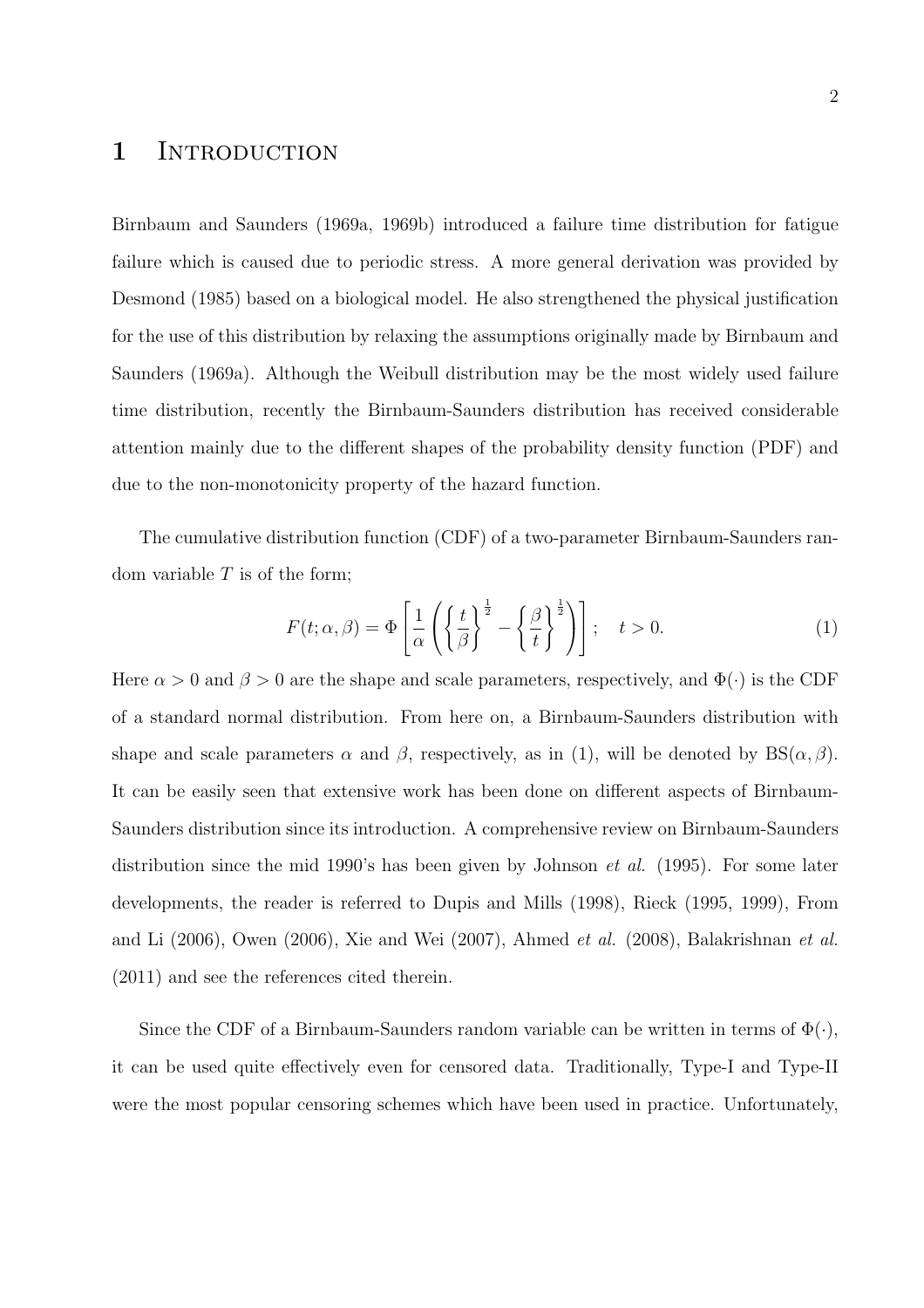none of these allow the removal of any experimental units during the experiment. Type-I and Type-II progressive censoring allow removal of the experimental unit during the experiment. Because of this flexibility, progressive censoring scheme became quite popular and has received considerable attention in the applied statistics literature during the last 10-12 years. The recent review article by Balakrishnan (2007) provided details on the different estimation procedures in the case of progressive censoring and its different applications. Recently, some attention has been given to construct the optimal progressive censoring scheme. This proves to be a very practical and challenging problem.

The aim of this article is two fold. First we consider the maximum likelihood estimators (MLEs) of the unknown parameters of the Birnbaum-Saunders distribution when the data are Type-II progressively censored. It is well known that even in the complete sample case, the MLEs cannot be obtained in closed form. Also the standard Newton-Raphson algorithm may not always converge.

Jorgensen et al. (1991) observed that the two-parameter Birnbaum-Saunders distribution can be expressed as an equal mixture of an inverse Gaussian distribution and its reciprocal. It thus makes it very natural to use the EM algorithm to compute the MLEs. In each expectation-step ('E'-step) of the proposed EM algorithm the maximization of the pseudo log-likelihood function ('M'-step) can be performed very easily, and they have explicit solutions. Therefore, the implementation of the proposed EM algorithm is very simple. Some initial values of the unknown parameters are also proposed. Moreover, at the last step of the EM algorithm, using the idea of Louis (1982), the observed Fisher information matrix can be easily computed, which can be used to construct the asymptotic confidence intervals of the unknown parameters. We have analyzed three data sets, two real data sets and one simulated one, mainly for illustrative purpose. It is observed that the performances of the proposed EM algorithm is quite satisfactory.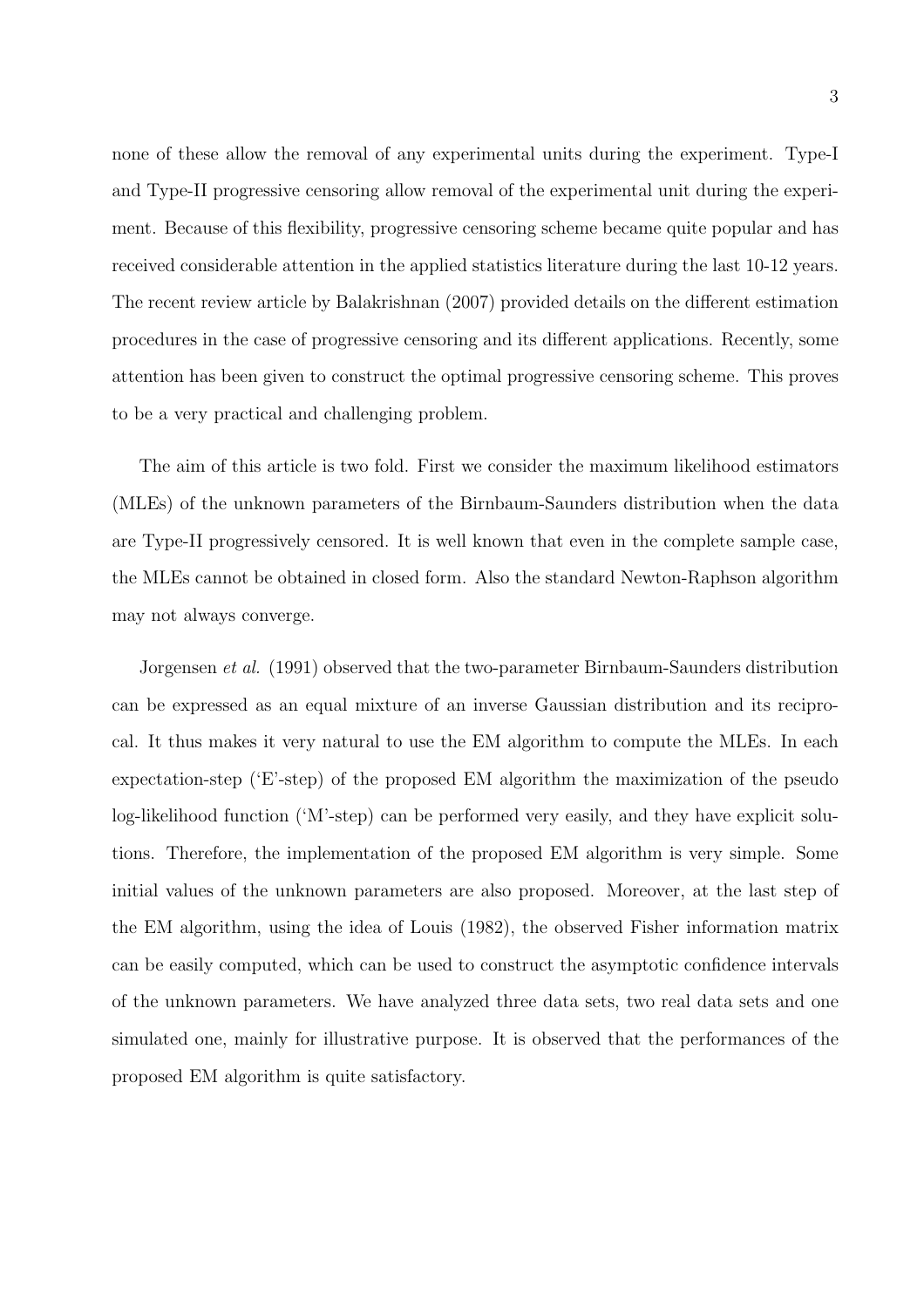Our second aim of this paper is to construct the optimal progressive censoring schemes. Different criteria are available in the literature to compare two different censoring schemes in terms of their information content. The most popular ones are the determinant or trace of the expected Fisher information matrix. Zhang and Meeker (2005) uses the variance of the p-th percentile point as an effective criterion. A more general criterion as suggested by Kundu (2008) can also be adopted. We provide different optimal censoring schemes in terms of the different optimality criteria. In this case finding the optimal censoring scheme turns out to be a discrete optimization problem, and is quite computer intensive. We have examined one sub-optimal censoring scheme by restricting the choice of schemes to onestep censoring schemes, as suggested by Balakrishnan (2007), and compare its performance with the optimal one. The performances of the sub-optimal censoring schemes are quite satisfactory, in the sense that the loss of information of the sub-optimal censoring scheme is not very significant.

The rest of the paper is organized as follows. In section 2, we briefly describe the Birnbaum-Saunders distribution and the procedure of progressive censoring. In section 3, we describe the aforementioned EM algorithm. Observed and expected Fisher information matrices are provided in Section 4. The analysis of three data sets are presented in Section 5. We present the optimal censoring schemes in Section 6, and finally conclude the paper in section 7.

# 2 Preliminaries

### 2.1 BIRNBAUM-SAUNDERS DISTRIBUTION

If  $T \sim BS(\alpha, \beta)$ , it has the CDF (1), and the corresponding PDF for  $t > 0$  becomes

$$
f(t; \alpha, \beta) = \frac{1}{2\sqrt{2\pi}\alpha\beta} \left[ \left(\frac{\beta}{t}\right)^{\frac{1}{2}} + \left(\frac{\beta}{t}\right)^{\frac{3}{2}} \right] exp\left[ -\frac{1}{2\alpha^2} \left(\frac{t}{\beta} + \frac{\beta}{t} - 2\right) \right].
$$
 (2)

The shape of the PDF of a two-parameter Birnbaum-Saunders distribution is always unimodal and it is a right skewed distribution. The mean, variance and other higher order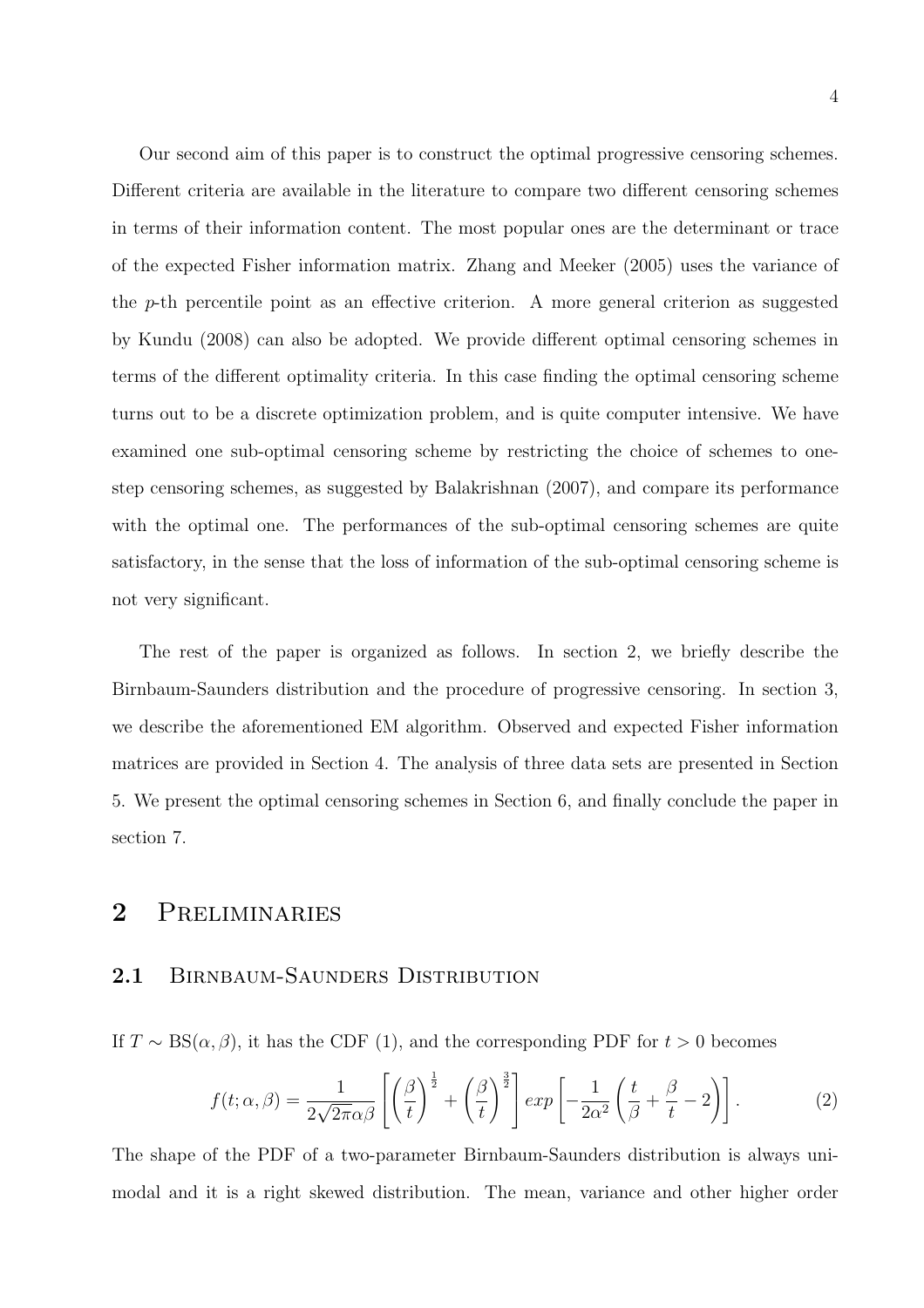$$
E(T) = \beta \left( 1 + \frac{1}{2} \alpha^2 \right), \quad V(T) = (\alpha \beta)^2 \left( 1 + \frac{5}{4} \alpha^2 \right), \tag{3}
$$

$$
\beta_1(T) = \frac{16\alpha^2(11\alpha^2 + 6)}{(5\alpha^2 + 4)^3}, \quad \beta_2(T) = 3 + \frac{6\alpha^2(93\alpha^2 + 41)}{(5\alpha^2 + 4)^2},
$$
\n(4)

where  $E(T)$ ,  $V(T)$ ,  $\beta_1(T)$  and  $\beta_2(T)$  are the expected value, variance, coefficient of skewness, and the coefficient of kurtosis, respectively. It is clear that as  $\alpha$  increases to  $\infty$ ,  $\beta_1(T)$ gradually decreases to zero. It implies that the PDF becomes symmetric as  $\alpha$  becomes very large. Note that if we make the transformation

$$
X = \frac{1}{2} \left[ \left( \frac{T}{\beta} \right)^{\frac{1}{2}} - \left( \frac{\beta}{T} \right)^{\frac{1}{2}} \right]
$$
 (5)

or

$$
T = \beta \left[ 1 + 2X^2 + 2X(1 + X^2)^{\frac{1}{2}} \right],\tag{6}
$$

then it easily follows that X is normally distributed with mean zero and variance  $\frac{\alpha^2}{4}$ 4 . The transformation (6) is very useful in determining many properties of the Birnbaum-Saunders distribution. For example, establishing different moments as described in (3) and (4), the transformation (6) may be used very effectively. Moreover, generating random sample from the Birnbaum-Saunders distribution can be performed using the normal random variable. It can also be seen, using the above transformation, that if  $T \sim BS(\alpha, \beta)$ , then  $T^{-1} \sim$  $BS(\alpha, \beta^{-1}).$ 

Another interesting relation between Birnbaum-Saunders distribution and inverse Gaussian distribution has been established by Jorgensen et al. (1991). Note that a random variable  $X_1$  follows an inverse Gaussian distribution with parameters  $\mu > 0$  and  $\lambda > 0$ , if it has the PDF

$$
f_{X_1}(x) = \left(\frac{\lambda}{2\pi x^3}\right)^{\frac{1}{2}} e^{-\frac{\lambda(x-\mu)^2}{2\mu^2 x}};
$$
\n(7)

for  $x > 0$  and 0 otherwise. From now on, an inverse Gaussian distribution with the PDF  $(7)$ will be denoted by IG( $\mu$ ,  $\lambda$ ). Moreover, suppose  $X_2$  is a random variable such that  $X_2^{-1} \sim$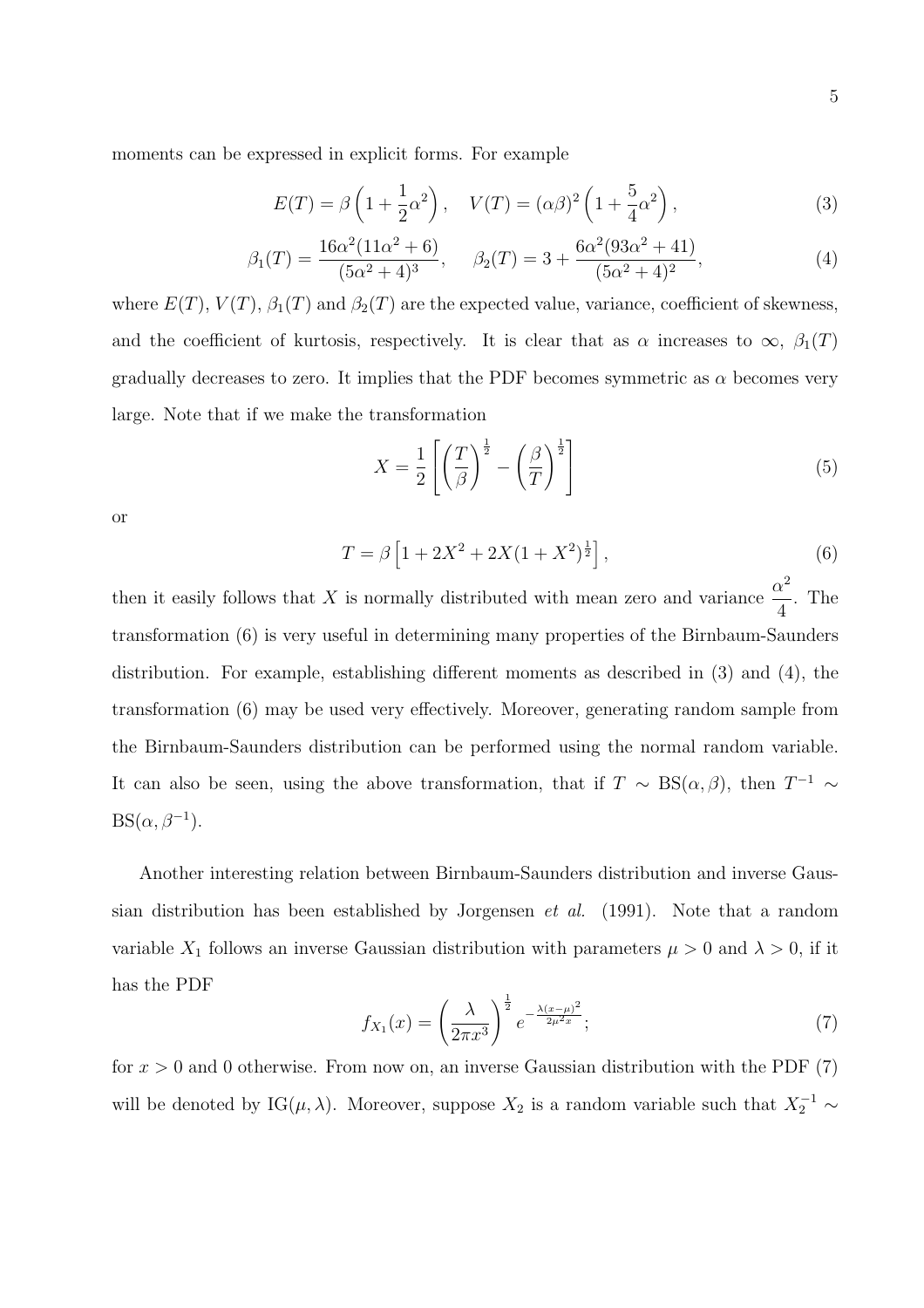$IG(\mu^{-1}, \lambda/\mu^2)$ . Consider a new random variable X, such that

$$
X = \begin{cases} X_1 & \text{with probability} \quad \frac{1}{2} \\ X_2 & \text{with probability} \quad \frac{1}{2}. \end{cases} \tag{8}
$$

Clearly, X is a mixture of  $X_1$  and  $X_2$ , and the PDF of X is

$$
f_X(x; \mu, \lambda) = \frac{1}{2} f_{X_1}(x; \mu, \lambda) + \frac{1}{2} f_{X_2}(x; \mu, \lambda),
$$
\n(9)

where  $f_{X_1}(\cdot)$  and  $f_{X_2}(\cdot)$  are the PDFs of  $X_1$  and  $X_2$  respectively. It may be observed that, see Gupta and Akman (1995),  $f_{X_2}(\cdot)$  can be written as

$$
f_{X_2}(x; \mu, \lambda) = \frac{x}{\mu} f_{X_1}(x; \mu, \lambda).
$$
 (10)

It can be easily verified that (9) coincides with (2) when  $\mu = \beta$  and  $\lambda = \beta/\alpha^2$ . Therefore, a two-parameter Birnbaum-Saunders distribution can be expressed as an equal mixture of an inverse Gaussian distribution and its reciprocal.

#### 2.2 Type-II Progressive Censoring

Type-II progressive censoring was first introduced by Cohen (1963). A Type-II progressively censored life test is conducted as follows. Put n identical units in a test. Unlike Type-I or Type-II censoring schemes, an item can be removed during the experiment, even if it does not fail. At the time of the first failure, say at  $t_{(1)}$ ,  $R_1$  units from the remaining  $n-1$  survival items are removed. Similarly, at the time of the second failure, say at  $t_{(2)}$ ,  $R_2$  units from the remaining  $n - R_1 - 1$  items are removed, and so on. Finally, at the time of the m-th failure, say at  $t_{(m)}$ , the remaining survival units, say  $R_m$ , are removed, and the experiment stops at  $t_{(m)}$ . Clearly,  $R_m$  satisfies the following;

$$
R_m = n - R_1 - \dots - R_{m-1} - m. \tag{11}
$$

In Type-II progressive censoring experiment, m and  $\{R_1, \dots, R_m\}$  are pre-specified. Therefore, in Type-II progressive censoring experiment, the data will be of the form  $\{(t_{(1)}, R_1), \cdots,$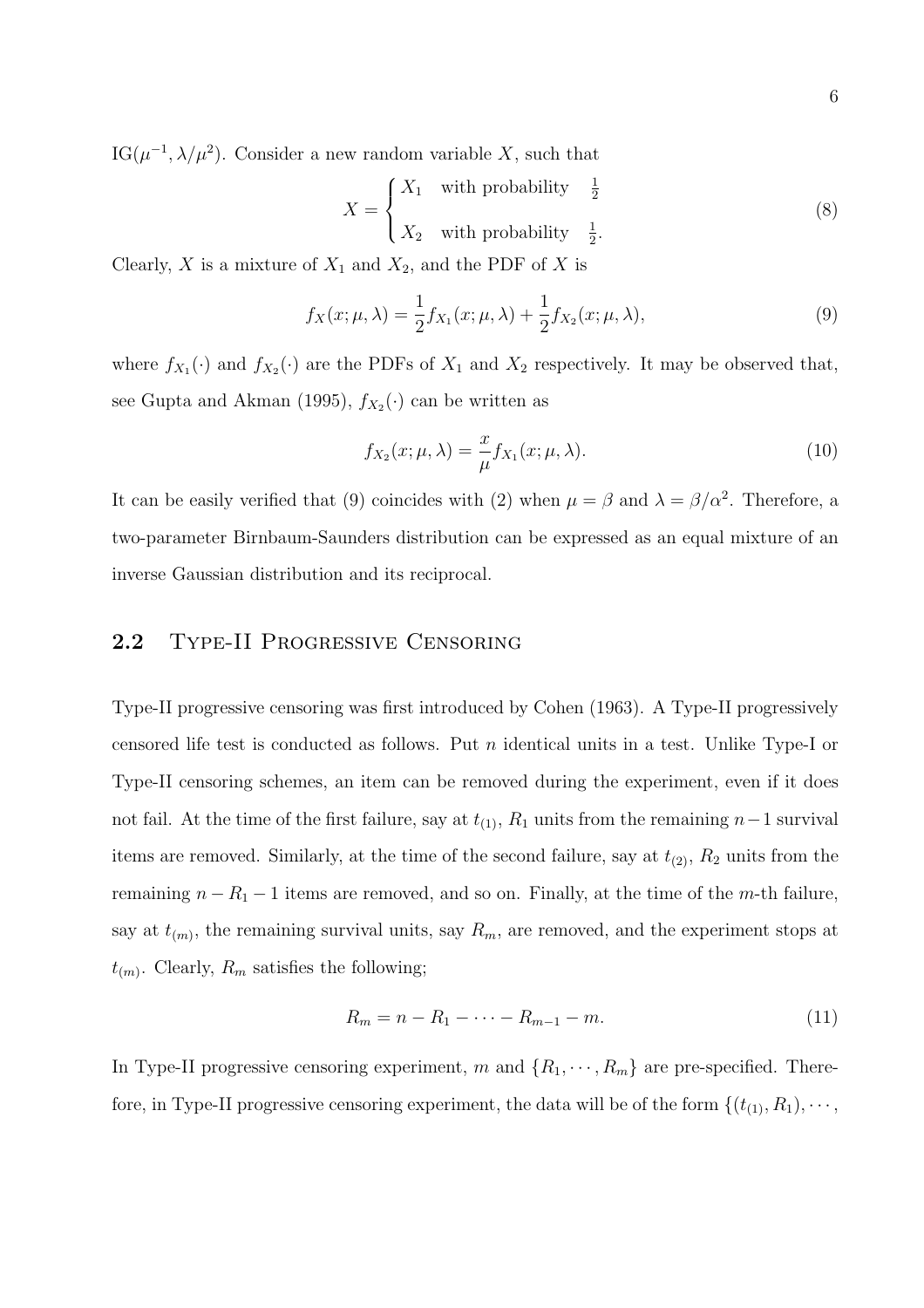$(t_{(m)}, R_m)$ . Note that if we put  $R_1 = \cdots = R_{m-1} = 0$ , then  $R_m = n - m$ , and it becomes the classical Type-II censoring. In the next section we discuss the maximum likelihood estimation of the unknown parameters, when the lifetime distribution of the experimental units follow two-parameter Birnbaum-Saunders distribution.

# 3 Maximum Likelihood Estimation

Based on the progressively censored observations  $\{(t_{(1)}, R_1), \cdots, (t_{(m)}, R_m)\}\$ , without the additive constant, the log-likelihood function of the observed data is

$$
l(\alpha, \beta|data) = \sum_{i=1}^{m} \{ \ln f(t_{(i)}; \alpha, \beta) + R_i \ln(\Phi(-g(t_{(i)}; \alpha, \beta))) \},
$$
\n(12)

where  $f(\cdot)$  is the PDF of the Birnbaum-Saunders distribution as defined in (2), and

$$
g(t; \alpha, \beta) = \frac{1}{\alpha} \left\{ \left( \frac{t}{\beta} \right)^{\frac{1}{2}} - \left( \frac{\beta}{t} \right)^{\frac{1}{2}} \right\}.
$$
 (13)

We propose the EM algorithm to compute the MLEs, and we use the mixture representation as given in (9). For convenience we consider the re-parameterization  $(\mu, \lambda)$  of  $(\alpha, \beta)$ , where  $\mu = \beta$  and  $\lambda = \beta/\alpha^2$ , as defined before. The progressive censored data can be viewed as an incomplete data problem (See Ng et al., 2002). The complete observations can be written as follows;

$$
\{(T_{(1)}, Z_1), \cdots, (T_{(m)}, Z_m), (Y_{ij}, W_{ij}; j = 1, \ldots, R_i; i = 1, \ldots, m)\},\tag{14}
$$

where  $T_{(1)}, \ldots, T_{(m)}$  are observed data,  $\{Z_i, Y_{ij}, Wij; j = 1, \ldots, R_i; i = 1, \ldots, m\}$  are not observable. Moreover,  $Z_i$  ( $W_{ij}$ ) is an indicator variable taking value 0 if the observation  $T_{(i)}$  $(Y_{ij})$  comes from  $X_1$  or 1, if it comes from  $X_2$ . Due to (9), clearly  $P(Z=0) = P(Z=1) = \frac{1}{2}$ and  $P(W = 0) = P(W = 1) = \frac{1}{2}$ 2 . Then the complete data likelihood, involving only the unknown parameters, can be written as

$$
L_c(\mu, \lambda) = \prod_{i=1}^m \left[ f_T(t_{(i)}; \mu, \lambda) \prod_{j=1}^{R_i} f_T(y_{ij}; \mu, \lambda) \right]
$$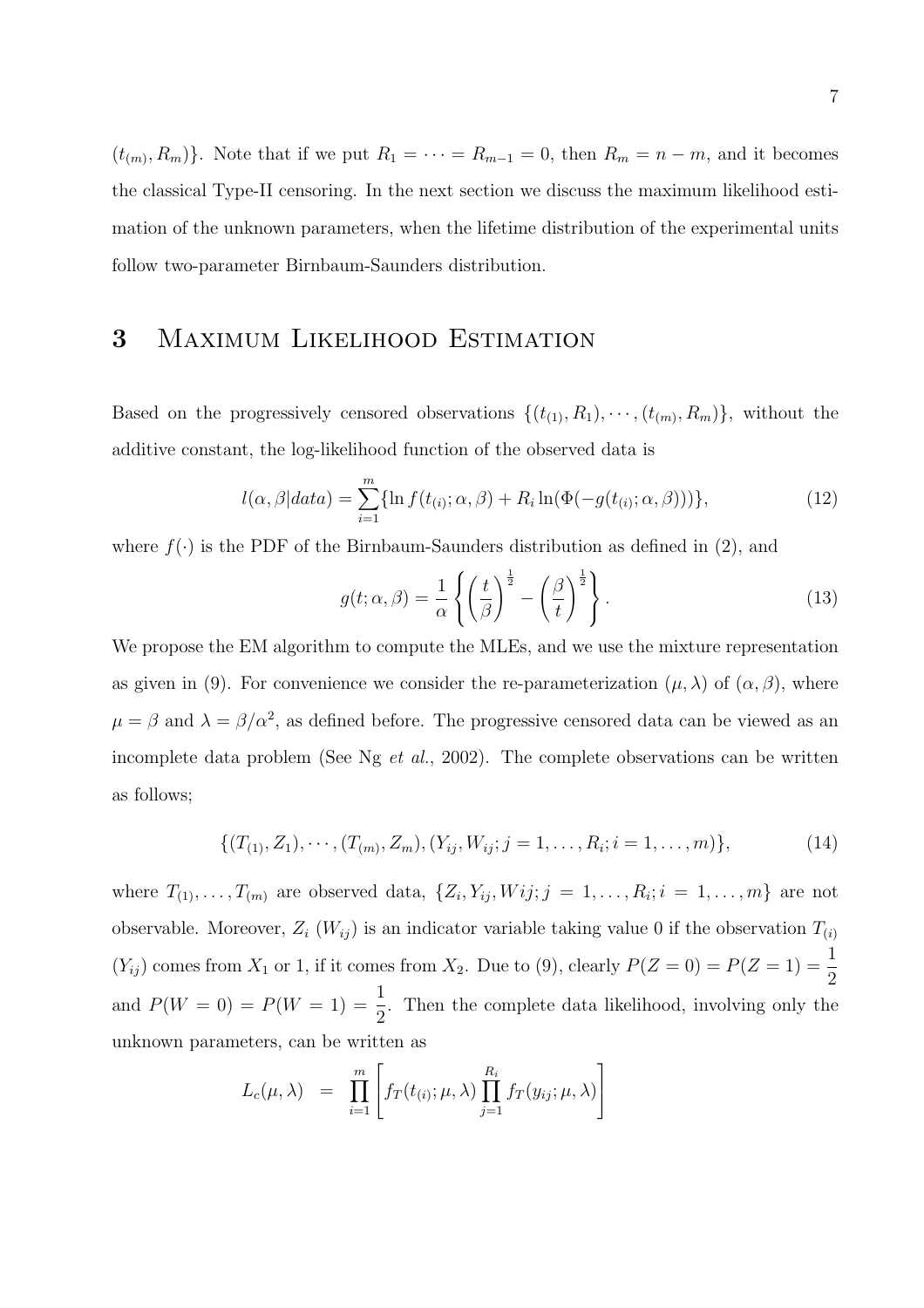$$
= \prod_{i=1}^{m} \left[ \left\{ f_{X_1}(t_{(i)}; \mu, \lambda) \right\}^{1-z_i} \left\{ f_{X_2}(t_{(i)}; \mu, \lambda) \right\}^{z_i} \times \prod_{j=1}^{R_i} \left\{ f_{X_1}(y_{ij}; \mu, \lambda) \right\}^{1-w_{ij}} \left\{ f_{X_2}(y_{ij}; \mu, \lambda) \right\}^{w_{ij}} \right].
$$
 (15)

The log-likelihood involving only the unknown parameters, becomes

$$
l_c(\mu, \lambda) = \frac{n}{2} \ln \lambda + \frac{n\lambda}{\mu} - \frac{\lambda}{2\mu^2} \sum_{i=1}^m t_{(i)} - \frac{\lambda}{2} \sum_{i=1}^m \frac{1}{t_{(i)}} - \ln \mu \sum_{i=1}^m z_i - \frac{\lambda}{2\mu^2} \sum_{i=1}^m \sum_{j=1}^{R_i} y_{ij} - \frac{\lambda}{2} \sum_{i=1}^m \sum_{j=1}^m \frac{1}{y_{ij}} - \ln \mu \sum_{i=1}^m \sum_{j=1}^{R_i} w_{ij}.
$$
\n(16)

Therefore, at the k-th stage of the EM algorithm, if the values of  $\mu$  and  $\lambda$  are  $\mu^{(k)}$  and  $\lambda^{(k)}$ respectively, then at the  $k$ -th stage the pseudo log-likelihood function (E-step) becomes

$$
l_{c}^{*}(\mu,\lambda) = \frac{n}{2}\ln\lambda + \frac{n\lambda}{\mu} - \frac{\lambda}{2\mu^{2}}\sum_{i=1}^{m}t_{(i)} - \frac{\lambda}{2}\sum_{i=1}^{m}\frac{1}{t_{(i)}} - \ln\mu\sum_{i=1}^{m}E\left[Z_{i}|t_{(i)},\mu^{(k)},\lambda^{(k)}\right]
$$

$$
- \frac{\lambda}{2\mu^{2}}\sum_{i=1}^{m}\sum_{j=1}^{R_{i}}E\left[Y_{ij}|Y_{ij} > t_{(i)},\mu^{(k)},\lambda^{(k)}\right] - \frac{\lambda}{2}\sum_{i=1}^{m}\sum_{j=1}^{R_{i}}E\left[\frac{1}{Y_{ij}}|Y_{ij} > t_{(i)},\mu^{(k)},\lambda^{(k)}\right]
$$

$$
- \ln\mu\sum_{i=1}^{m}\sum_{j=1}^{R_{i}}E\left[W_{ij}|t_{(i)},\mu^{(k)},\lambda^{(k)}\right]
$$

$$
= \frac{n}{2}\ln\lambda + \frac{n\lambda}{\mu} - \frac{\lambda}{2\mu^{2}}\sum_{i=1}^{m}t_{(i)} - \frac{\lambda}{2}\sum_{i=1}^{m}\frac{1}{t_{(i)}} - \ln\mu\sum_{i=1}^{m}a_{i}^{(k)} - \frac{\lambda}{2\mu^{2}}\sum_{i=1}^{m}R_{i}b_{1i}^{(k)}
$$

$$
- \frac{\lambda}{2}\sum_{i=1}^{m}R_{i}b_{2i}^{(k)} - \ln\mu\sum_{i=1}^{m}R_{i}a_{i}^{(k)}, \qquad (17)
$$

where

$$
b_{1i}^{(k)} = E\left[X_1|X_1 > t_{(i)}; \mu^{(k)}, \lambda^{(k)}\right] = \frac{1}{C(t_{(i)})} \int_{t_{(i)}}^{\infty} x \left(\frac{\lambda^{(k)}}{2\pi x^3}\right)^{\frac{1}{2}} e^{-\frac{\lambda^{(k)}(x-\mu^{(k)})^2}{2\mu^{(k)}^2 x}} dx, \quad (18)
$$

$$
b_{2i}^{(k)} = E\left[\frac{1}{X_1}|X_1 > t_{(i)}; \mu^{(k)}, \lambda^{(k)}\right] = \frac{1}{C(t_{(i)})} \int_{t_{(i)}}^{\infty} \frac{1}{x} \left(\frac{\lambda^{(k)}}{2\pi x^3}\right)^{\frac{1}{2}} e^{-\frac{\lambda^{(k)}(x-\mu^{(k)})^2}{2\mu^{(k)}x^2}} dx,\tag{19}
$$

$$
C(t_{(i)}) = P[X_1 > t_{(i)}] = 1 - \Phi\left(\sqrt{\frac{\lambda}{t_{(i)}}} \left(\frac{t_{(i)}}{\mu} - 1\right)\right) - \exp\left(\frac{2\lambda}{\mu}\right) \Phi\left(-\sqrt{\frac{\lambda}{t_{(i)}}} \left(\frac{t_{(i)}}{\mu} + 1\right)\right)
$$

and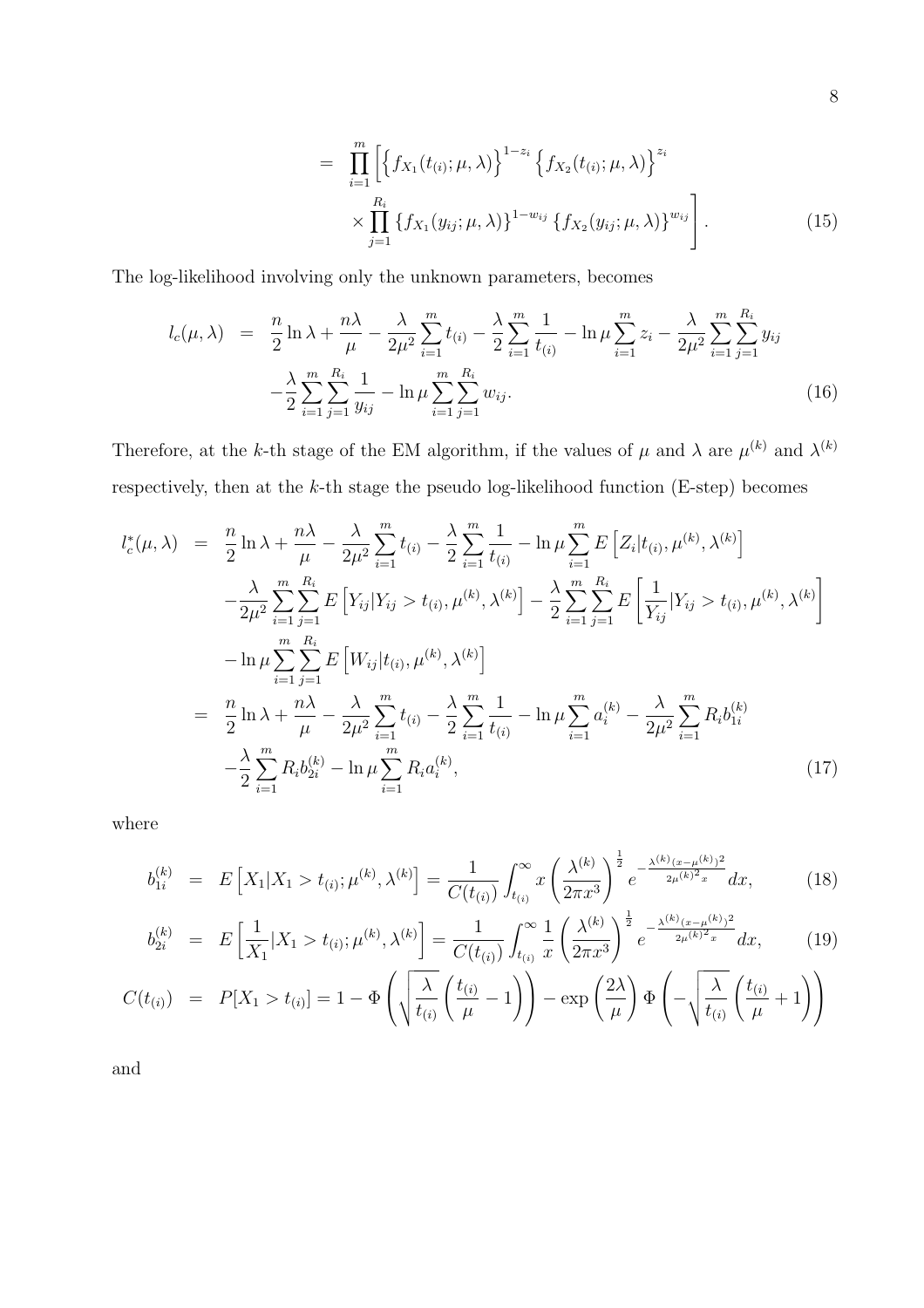$$
a_i^{(k)} = E(Z_i|t_{(i)}, \mu^{(k)}, \lambda^{(k)})
$$
  
\n
$$
= \frac{\frac{1}{2}f_{X_2}(t_{(i)}; \mu^{(k)}, \lambda^{(k)})}{\frac{1}{2}f_{X_1}(t_{(i)}; \mu^{(k)}, \lambda^{(k)}) + \frac{1}{2}f_{X_2}(t_{(i)}; \mu^{(k)}, \lambda^{(k)})}
$$
  
\n
$$
= \frac{t_{(i)}}{t_{(i)} + \mu^{(k)}}.
$$
\n(20)

The maximization (M-step) of (17) with respect to  $\mu$  and  $\lambda$  can be performed very easily we obtain  $\mu^{(k+1)}$  and  $\lambda^{(k+1)}$  as follows;

$$
\mu^{(k+1)} = \frac{(2\bar{z}^{(k)} - 1) + \sqrt{(2\bar{z}^{(k)} - 1)^2 + 4\bar{z}^{(k)}(1 - \bar{z}^{(k)})\bar{t}^{(k)}s_1^{(k)}}}{2\bar{z}^{(k)}s_1^{(k)}}\tag{21}
$$

and

$$
\lambda^{(k+1)} = \frac{(\mu^{(k+1)})^2}{\bar{t}^{(k)} - 2\mu^{(k+1)} + (\mu^{(k+1)})^2 s_1^{(k)}},\tag{22}
$$

where

$$
\bar{t}^{(k)} = \frac{1}{n} \sum_{i=1}^{m} (t_i + R_i b_{1i}^{(k)}), \quad s_1^{(k)} = \frac{1}{n} \sum_{i=1}^{m} \left[ \frac{1}{t_i} + R_i b_{2i}^{(k)} \right] \quad \text{and} \quad \bar{z}^{(k)} = \frac{1}{n} \sum_{i=1}^{m} (a_i^{(k)} + R_i a_i^{(k)}).
$$

Now we discuss how to choose the initial values. The following two facts will be useful to find the initial values of the algorithm of  $\mu$  and  $\lambda$ . Note that if  $\{x_1, \dots, x_n\}$  is a random sample from  $X_1$ , then the MLEs of  $\mu$  and  $\lambda$  are

$$
\bar{x} \quad \text{and} \quad \left(\frac{1}{n}\sum_{i=1}^{n}\frac{(x_i-\bar{x})^2}{x_i\bar{x}^2}\right)^{-1},\tag{23}
$$

respectively. Similarly, if  $\{x_1, \dots, x_n\}$  is a random sample from  $X_2$ , then the MLEs of  $\mu$  and  $\lambda$  are

$$
\frac{1}{s_1} \quad \text{and} \quad \left(\frac{1}{n}\sum_{i=1}^n \left(x_i^{-1} - s_1\right)^2 x_i\right)^{-1},\tag{24}
$$

respectively, where  $s_1 =$ 1 n  $\sum_{n=1}^{\infty}$  $i=1$ 1  $x_i$ . Unfortunately, in this case, not all the  $x_i$ 's are known. Some of the  $x_i$ 's are truncated at  $t_{(j)}$ . If  $x_i$  is truncated at  $t_{(j)}$ , we substitute the corresponding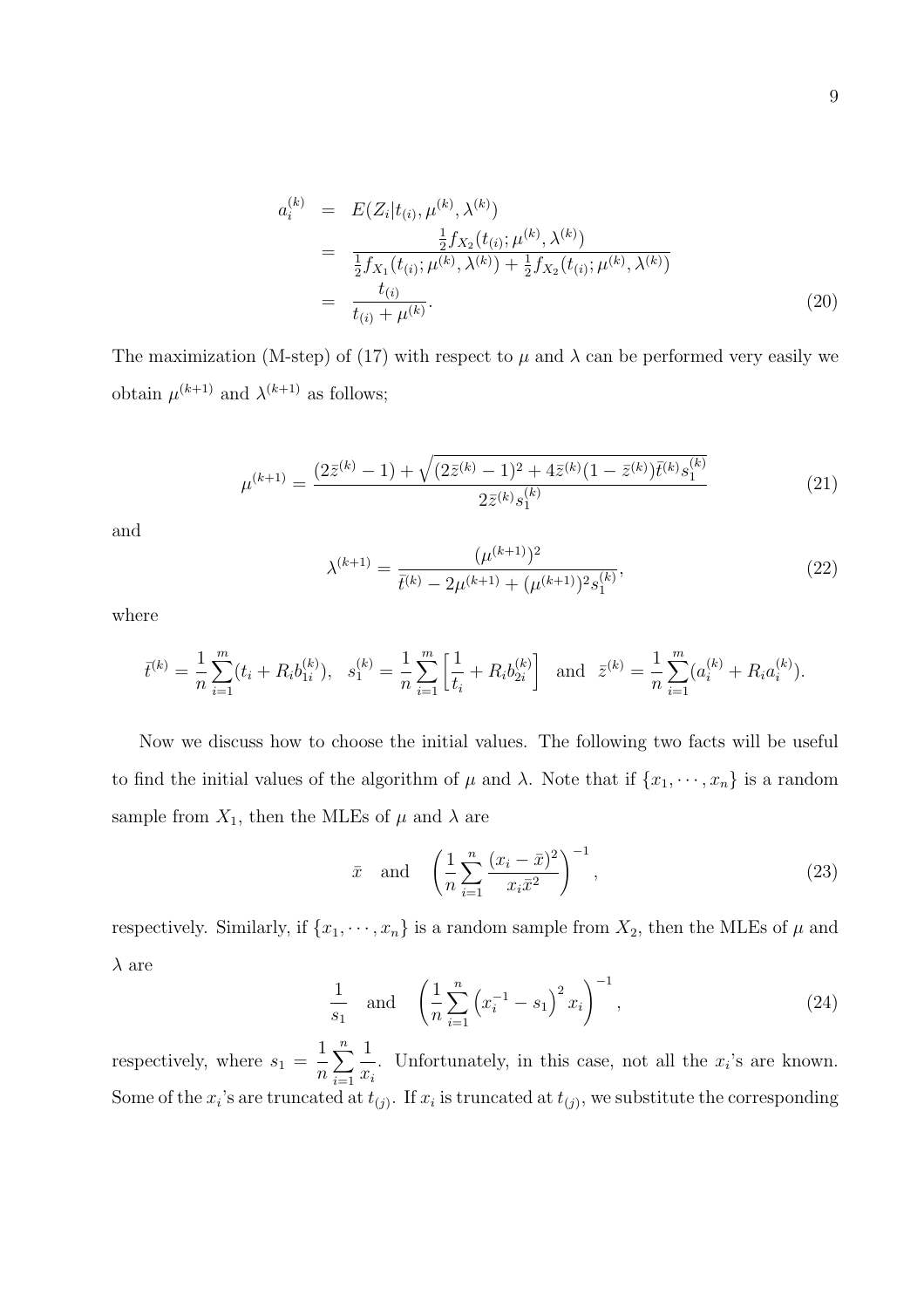$x_i$  by  $t_{(j)}$  into (23) and (24). We suggest to use the simple averages of these estimates as initial values of  $\mu$  and  $\lambda$ , *i.e.* 

$$
\mu^{(0)} = \frac{1}{2} \left[ \bar{x} + \frac{1}{s_1} \right] \text{ and } \lambda^{(0)} = \frac{1}{2} \left[ \left( \frac{1}{n} \sum_{i=1}^n \frac{(x_i - \bar{x})^2}{x_i \bar{x}^2} \right)^{-1} + \left( \frac{1}{n} \sum_{i=1}^n \left( x_i^{-1} - s_1 \right)^2 x_i \right)^{-1} \right]. \tag{25}
$$

Therefore, we propose the following algorithm to compute the MLEs of the parameters of the Birnbaum-Saunders distribution.

#### ALGORITHM:

Step 1: Compute  $\mu^{(0)}$  and  $\lambda^{(0)}$  using (25).

Step 2: Compute  $b_{1i}^{(0)}$  $\binom{0}{1i}$ ,  $b_{2i}^{(0)}$  numerically using (18), (19), respectively and  $a_i^{(0)}$  using (20) for  $i = 1, \cdots, m$ .

Step 3: Compute  $\mu^{(1)}$  and  $\lambda^{(1)}$  using (21) and (22), respectively.

Step 4: Check the convergence, if not satisfied, go back to Step 2.

# 4 Fisher Information Matrices

In this section we provide both the observed and expected Fisher information matrices. We will be using the missing value principle of Louis (1982); see for example Ng *et al.* (2002, 2004), Balakrishnan et al. (2008) also in this connection. The observed information matrix will be useful to construct the asymptotic confidence intervals of the unknown parameters, where as the expected Fisher information matrix will be used to determine the optimal censoring scheme.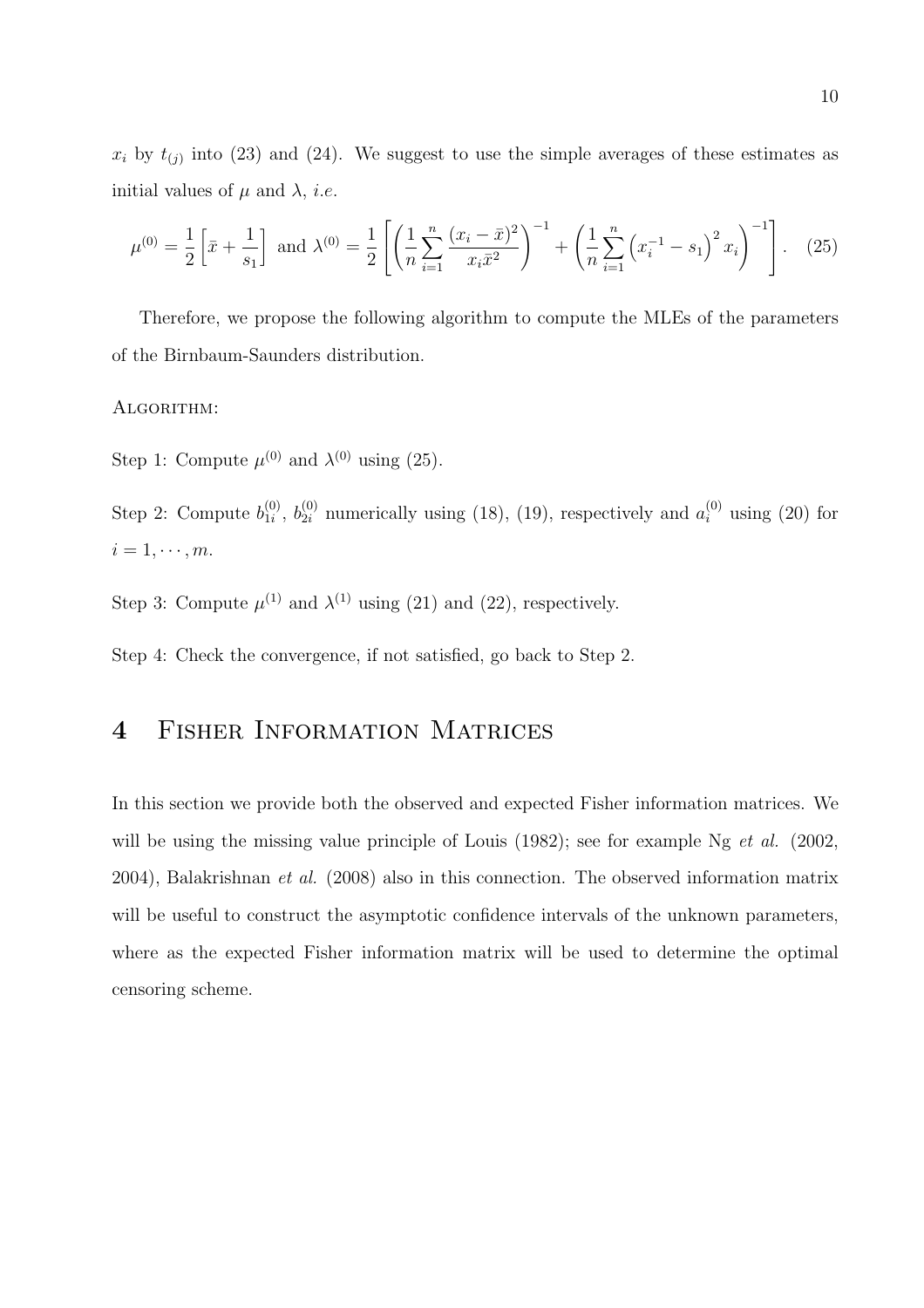#### 4.1 Observed Fisher Information Matrix

Louis (1982) provided the general methodology to compute the observed Fisher information matrix from the last step of the EM algorithm. For convenience, we are presenting the observed Fisher information matrix obtained from the EM algorithm. Using the same notation as in Louis (1982), the observed Fisher information matrix can be written as

$$
\boldsymbol{F}_{obs} = \boldsymbol{B} - \boldsymbol{S}\boldsymbol{S}^T,
$$

where **B** is the negative of the second derivative of the log-likelihood function (17) and **S** is the first derivative vector. We provide the elements of the matrix  $\mathbf{B} = ((B(i, j)))$ , the vector  $S = (S(j))$  and it is assumed that the EM algorithm stops at the k-step. We then have

$$
B(1,1) = \frac{n\lambda^{(k)}}{(\mu^{(k)})^2} \left[ \frac{3\bar{t}^{(k)}}{(\mu^{(k)})^2} - \frac{2}{\mu^{(k)}} \right] - \frac{n\bar{z}^{(k)}}{(\mu^{(k)})^2}, \qquad B(2,2) = \frac{n}{2(\lambda^{(k)})^2},
$$
  
\n
$$
B(1,2) = B(2,1) = -\frac{n}{(\mu^{(k)})^3} \left( \bar{t}^{(k)} - \mu^{(k)} \right),
$$
  
\n
$$
S(1) = -\frac{n\bar{z}^{(k)}}{\mu^{(k)}} + \frac{n\lambda^{(k)}}{(\mu^{(k)})^3} \left( \bar{t}^{(k)} - \mu^{(k)} \right)
$$
  
\nand 
$$
S(2) = \frac{n}{2\lambda^{(k)}} + \frac{n}{\mu^{(k)}} - \frac{n}{2(\mu^{(k)})^2} \bar{t}^{(k)} - \frac{n}{2}s_1^{(k)}.
$$

#### 4.2 Expected Fisher Information Matrix

We now provide the expected Fisher information matrix for the progressively censored data. We need the following result for further development. The PDF of  $T_{(j)}$ , for  $j = 1, \dots, m$ , (see Balakrishnan, 2007), is

$$
f_{T_{(j)}}(t) = c_{j-1} \sum_{i=1}^{j} a_{i,j} \Phi(-g(t))^{r_i - 1} f(t; \alpha, \beta), \qquad (26)
$$

for  $t > 0$ , and 0 otherwise. Here

$$
r_j = m - j + 1 + \sum_{i=j}^{m} R_i, \quad c_{j-1} = \prod_{i=1}^{j} r_i; \quad j = 1, \cdots, m,
$$
 (27)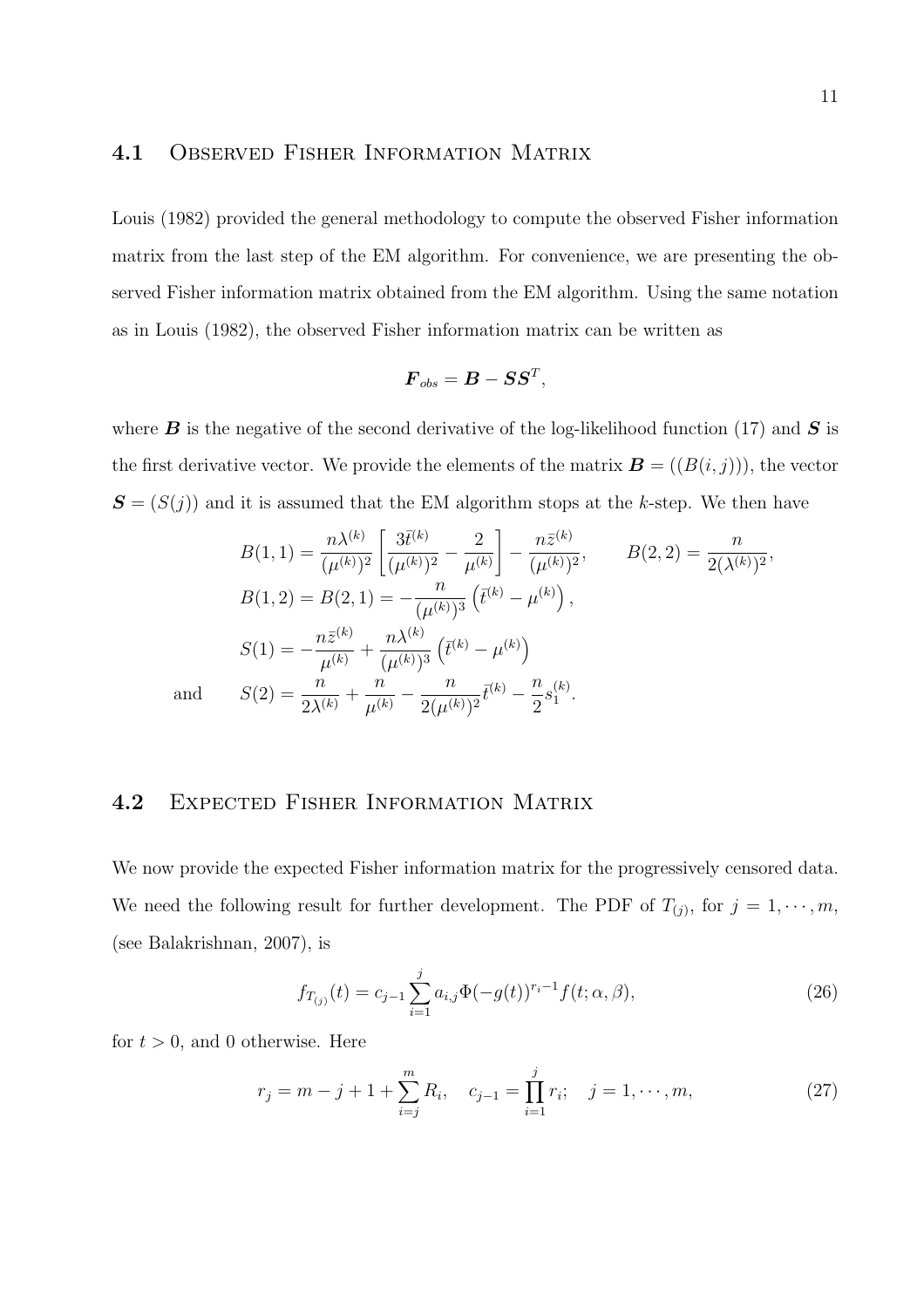and

$$
a_{1,1} = 1
$$
,  $a_{i,j} = \prod_{k=1, k \neq i}^{j} \frac{1}{r_k - r_i}$ ;

see for example Balakrishnan (2007). Based on (26), the expected Fisher information matrix,  $\boldsymbol{F},$  can be obtained. Let us denote the  $2\times 2$  matrix  $\boldsymbol{F}$  as follows;

$$
\boldsymbol{F} = \begin{bmatrix} F_{11} & F_{12} \\ F_{21} & F_{22} \end{bmatrix} = -E \begin{bmatrix} \frac{\partial^2 \ln l(\alpha, \beta)}{\partial \alpha^2} & \frac{\partial^2 \ln l(\alpha, \beta)}{\partial \alpha \partial \beta} \\ \frac{\partial^2 \ln l(\alpha, \beta)}{\partial \alpha^2} & \frac{\partial^2 \ln l(\alpha, \beta)}{\partial \alpha^2} \end{bmatrix} . \tag{28}
$$

Then

$$
F_{11} = -\frac{m}{\alpha^2} + \frac{3}{\alpha^2} \sum_{j=1}^m h_{1j} - \frac{1}{\alpha^2} \sum_{j=1}^m R_j h_{2j} + \frac{2}{\alpha^2} \sum_{j=1}^m R_j h_{3j} + \frac{1}{\alpha^2} \sum_{j=1}^m R_j h_{4j},\tag{29}
$$

where

$$
h_{1j} = E\left[\frac{1}{\alpha^2} \left(\frac{T_{(j)}}{\beta} + \frac{\beta}{T_{(j)}} - 2\right)\right]
$$
  
\n
$$
h_{2j} = E\left[\frac{g^3(T_{(j)})}{\Phi(-g(T_{(j)}))}\phi(g(T_{(j)}))\right]
$$
  
\n
$$
h_{3j} = E\left[\frac{g(T_{(j)})\phi(g(T_{(j)}))}{\Phi(-g(T_{(j)}))}\right]
$$
  
\n
$$
h_{4j} = E\left[\frac{g^2(T_{(j)})\phi^2(g(T_{(j)}))}{\left(\Phi(-g(T_{(j)}))\right)^2}\right], \text{ and}
$$
  
\n
$$
g(t) = \frac{1}{\alpha}\left[\left(\frac{t}{\beta}\right)^{\frac{1}{2}} - \left(\frac{\beta}{t}\right)^{\frac{1}{2}}\right].
$$

Similarly,

$$
F_{22} = -\frac{m}{\beta^2} - \sum_{j=1}^{m} h_{5j} + \sum_{j=1}^{m} h_{6j} - \sum_{j=1}^{m} R_j h_{7j}, \qquad (30)
$$

where

$$
h_{5j} = E\left[\frac{h(T_{(j)})h_{b2}(T_{(j)}) - h_{b1}^2(T_{(j)})}{h^2(T_{(j)})}\right]
$$
  
\n
$$
h_{6j} = E\left[g_{b1}^2(T_{(j)}) + g(T_{(j)})g_{b2}(T_{(j)})\right]
$$
  
\n
$$
h_{7j} = E\left[\frac{\Phi(-g(T_{(j)}))P_{b2}(T_{(j)}) - P_{b1}^2(T_{(j)})}{\Phi^2(-g(T_{(j)}))}\right]
$$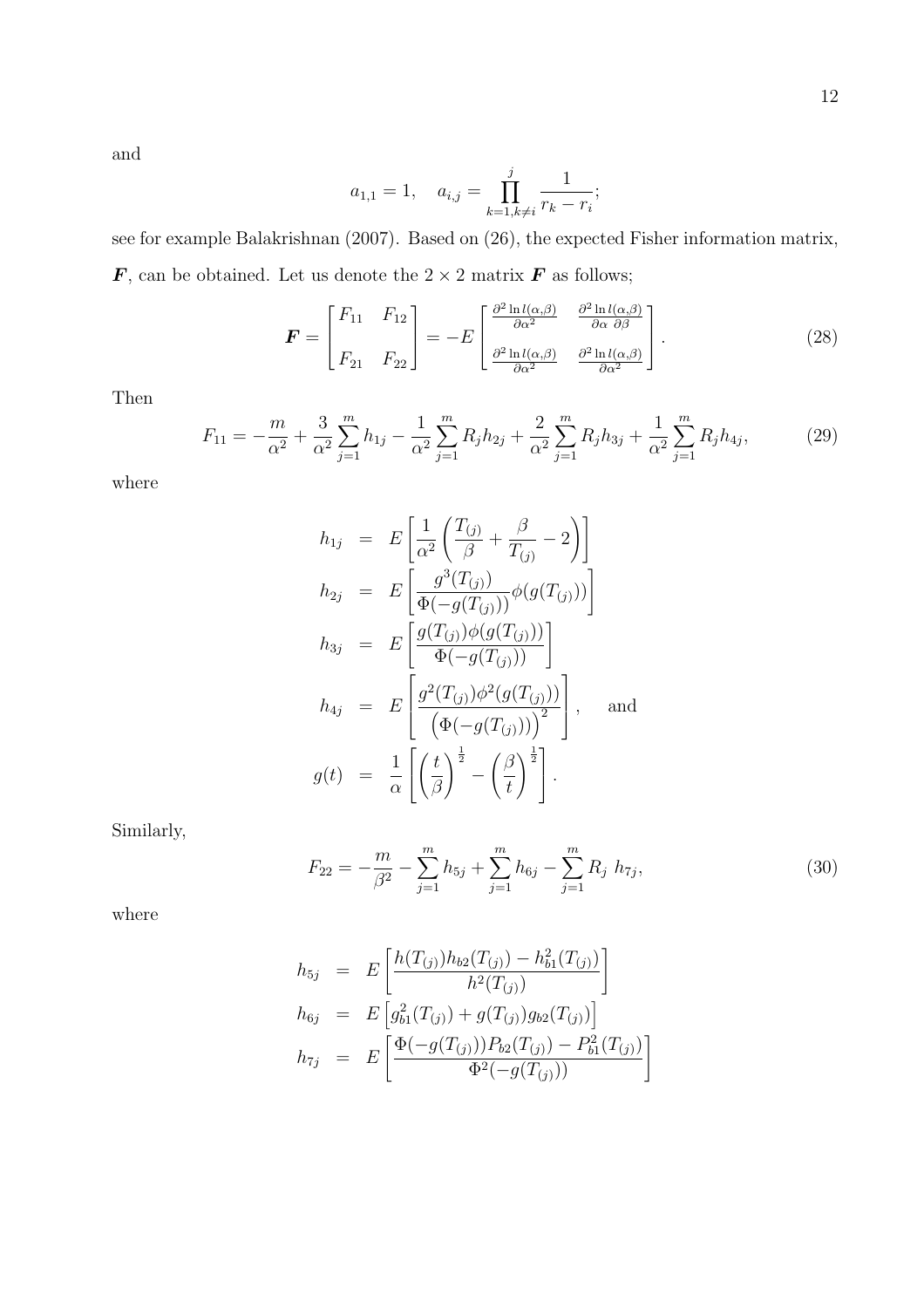and

$$
h(t) = \left(\frac{\beta}{t}\right)^{\frac{1}{2}} + \left(\frac{\beta}{t}\right)^{\frac{3}{2}}
$$
  
\n
$$
h_{b1}(t) = \frac{\partial}{\partial \beta}h(t) = \frac{1}{2\sqrt{\beta t}} + \frac{3\sqrt{\beta}}{2t^{3/2}}
$$
  
\n
$$
h_{b2}(t) = \frac{\partial^2}{\partial \beta^2}h(t) = \frac{1}{4\beta} \left[ -\frac{1}{\sqrt{\beta t}} + 3\frac{\sqrt{\beta}}{t^{3/2}} \right]
$$
  
\n
$$
g_{b1}(t) = \frac{\partial}{\partial \beta}g(t) = -\frac{1}{2\alpha\beta} \left[ \left(\frac{t}{\beta}\right)^{\frac{1}{2}} + \left(\frac{\beta}{t}\right)^{\frac{1}{2}} \right]
$$
  
\n
$$
g_{b2}(t) = \frac{\partial}{\partial \beta}g_{b1}(t) = -\frac{1}{4\alpha\beta^2} \left[ 3\left(\frac{t}{\beta}\right)^{\frac{1}{2}} + \left(\frac{\beta}{t}\right)^{\frac{1}{2}} \right]
$$
  
\n
$$
p_{b1}(t) = -\phi(g(t))g_{b1}(t)
$$
  
\n
$$
p_{b2}(t) = \phi(g(t))g(t)g_{b1}^2(t) - \phi(g(t))g_{b2}(t).
$$

Lastly, we have

$$
F_{12} = F_{21} = -\frac{2}{\alpha} \sum_{j=1}^{m} h_{8j} + \frac{1}{\alpha} \sum_{j=1}^{m} R_j h_{9j},\tag{31}
$$

where

$$
h_{8j} = E\left(g(T_{(j)})g_{b1}(T_{(j)})\right)
$$
  
\n
$$
h_{9j} = E\left[\frac{\phi(g(T_{(j)}))g_{b1}(T_{(j)})}{\Phi(-g(T_{(j)}))}\left\{g^2(T_{(j)}) - 1 - \frac{\phi(g(T_{(j)}))g(T_{(j)})}{\Phi(-g(T_{(j)}))}\right\}\right].
$$

It is clear that the above elements need to be evaluated numerically.

# 5 DATA ANALYSIS

In this section, for illustrative purposes, we analyze three data sets; two real and one simulated. We want to show how the proposed algorithm works in practice. We employ the initial suggested in Section 3. Starting with the above initial estimates we compute the MLEs of  $\alpha$ and  $\beta$  by using the EM algorithm as proposed in Section 3. In each case, the EM algorithm stops when  $|\alpha_i - \alpha_{i-1}| + |\beta_i - \beta_{i-1}| \leq 10^{-9}$ . Here  $\alpha_i$  and  $\beta_i$  denote the estimates of  $\alpha$  and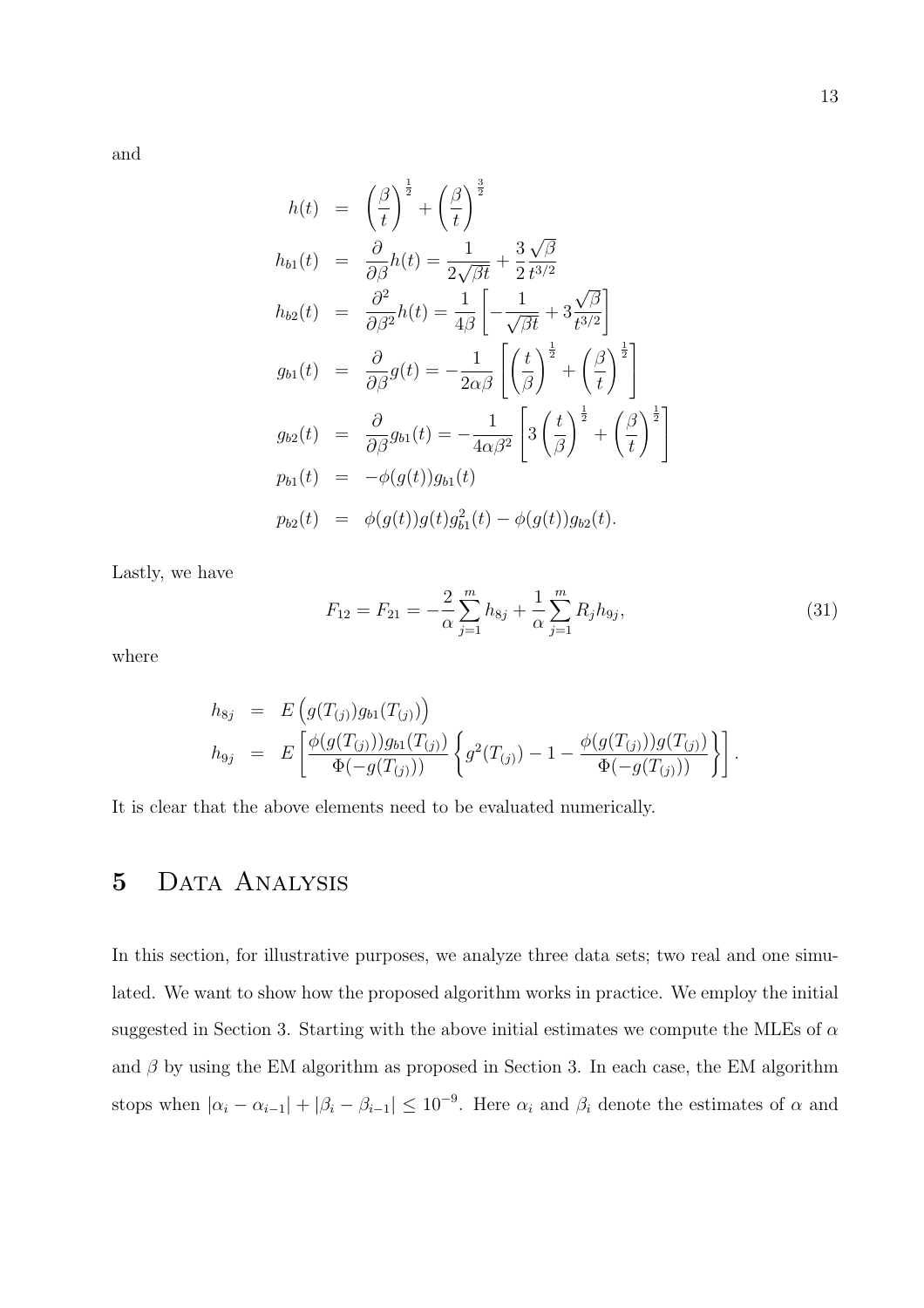$\beta$ , respectively, at the *i*-th step. We further compute the asymptotic confidence intervals of the unknown parameters at the last step using the method of Louis (1982).

DATA SET 1: We take a very large data set with  $n = 101$ . The data set is given by Birnbaum and Saunders (1969b) on the fatigue life of 6061-T6 minimum coupons cut parallel to the direction of rolling and oscillated at 18 cycles per second. The data set consists of the observations with maximum stress per cycle 31000 psi. The data are presented in Table 1.

Table 1: Fatigue lifetime data presented by Birnbaum Saunders (1969).

| 70 90 |                                             |  |  |  |  | 96 97 99 100 103 104 104 105 107 108 108 108 109            |  |
|-------|---------------------------------------------|--|--|--|--|-------------------------------------------------------------|--|
|       |                                             |  |  |  |  | 109 112 112 113 114 114 114 116 119 120 120 120 121 121 123 |  |
|       |                                             |  |  |  |  | 124 124 124 124 125 125 129 129 130 130 130 131 131 131     |  |
|       |                                             |  |  |  |  | 131 131 132 132 132 133 134 134 134 134 134 136 136 137 138 |  |
|       |                                             |  |  |  |  |                                                             |  |
|       |                                             |  |  |  |  | 146 148 148 149 151 151 152 155 156 157 157 157 157 158 159 |  |
|       | 162 163 163 164 166 166 168 170 174 196 212 |  |  |  |  |                                                             |  |
|       |                                             |  |  |  |  |                                                             |  |

Birnbaum and Saunders (1969b) and also Ng et al. (2006) analyzed this data set using Birnbaum-Saunders distribution. Based on the complete sample, the MLEs of  $\alpha$  and  $\beta$  are 0.1704 and 131.8188 respectively. The corresponding standard errors, are respectively, 0.0120 and 2.2267. The 95% asymptotic confidence intervals of  $\alpha$  and  $\beta$  are (0.1497,0.1976) and (127.5944, 136.3325) respectively. It is observed in both these cases that Birnbaum-Saunders distribution provides a good fit to the above data set.

We have generated different progressively censored samples from the complete data set for the different censoring schemes given below.

BCS-1:  $m = 40$ ,  $R_1 = 61$ ,  $R_2 = \cdots = R_{40} = 0$ . BCS-2:  $m = 40$ ,  $R_1 = \cdots = R_{39} = 0$ ,  $R_{40} = 61$ . BCS-3:  $m = 50$ ,  $R_1 = 51$ ,  $R_2 = \cdots = R_{50} = 0$ .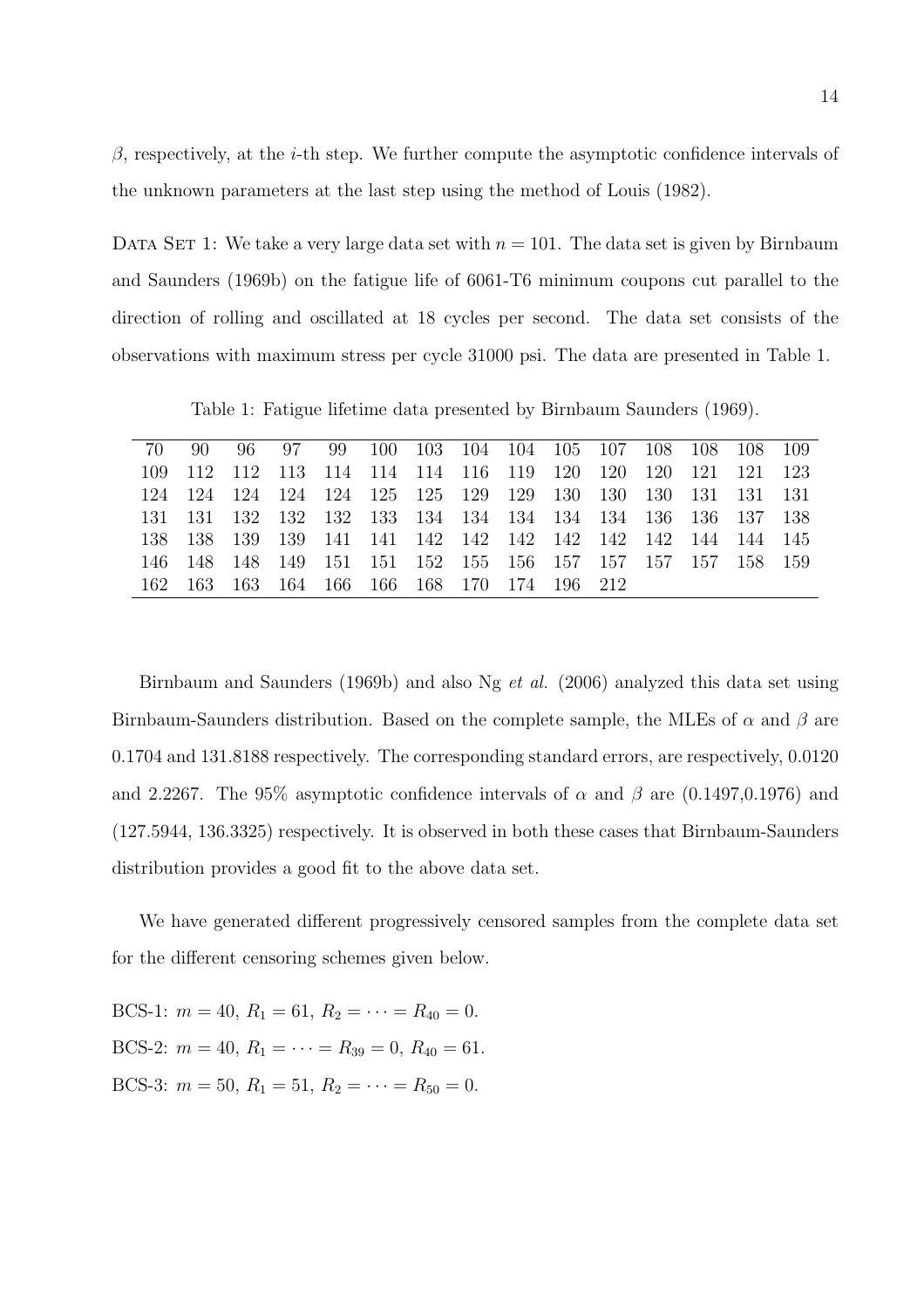BCS-4:  $m = 50$ ,  $R_1 = \cdots = R_{49} = 0$ ,  $R_{50} = 51$ . BCS-5:  $m = 60$ ,  $R_1 = 20$ ,  $R_2 = 21$ ,  $R_3 = \cdots = R_{60} = 0$ . BCS-6:  $m = 60$ ,  $R_1 = \cdots = R_{58} = 0$ ,  $R_{59} = 20$ ,  $R_{60} = 21$ . BCS-7:  $m = 60$ ,  $R_1 = 10$ ,  $R_2 = 10$ ,  $R_3 = 10$ ,  $R_4 = 11$ ,  $R_5 = \cdots = R_{60} = 0$ . BCS-8:  $m = 70$ ,  $R_1 = 15$ ,  $R_2 = \cdots = R_{69} = 0$ ,  $R_{70} = 16$ .

Note that BCS-2 and BCS-4 are the usual Type-II censoring schemes, and BCS-1 and BCS-3 are just the opposite of Type-II censoring schemes, and they are known as the Type-III censoring scheme, see Pradhan and Kundu  $(2009)$ . It may be noted that for fixed n and  $m$ , among different progressive censoring schemes, the expected duration of the experiment is minimum for Type-II censoring scheme and maximum for Type-III censoring scheme. The expected duration of the experiments for other censoring schemes will be in between these two extremes.

The MLEs of  $\alpha$  and  $\beta$ , along with standard errors, and 95% confidence intervals are presented in Table 2. The iteration numbers required for the convergence of EM algorithm in the 8 censoring schemes are 67, 78, 49, 59, 29, 43, 29 and 29, respectively. As expected, the number of iteration decreases with an increase effective sample size. In all cases, the EM algorithm performs well.

*Example 2*: This is a very small data set with  $n = 10$  observations. This data set (McCool, 1974) is on fatigue life in hours of bearings of a certain type. The data set is presented in Table 3.

We generate progressively censored data from the complete data set for the following censoring schemes.

MCS-1:  $m = 6$ ,  $R_1 = 4$ ,  $R_2 = \cdots = R_6 = 0$ . MCS-2:  $m = 6$ ,  $R_1 = \cdots = R_5 = 0$ ,  $R_6 = 4$ .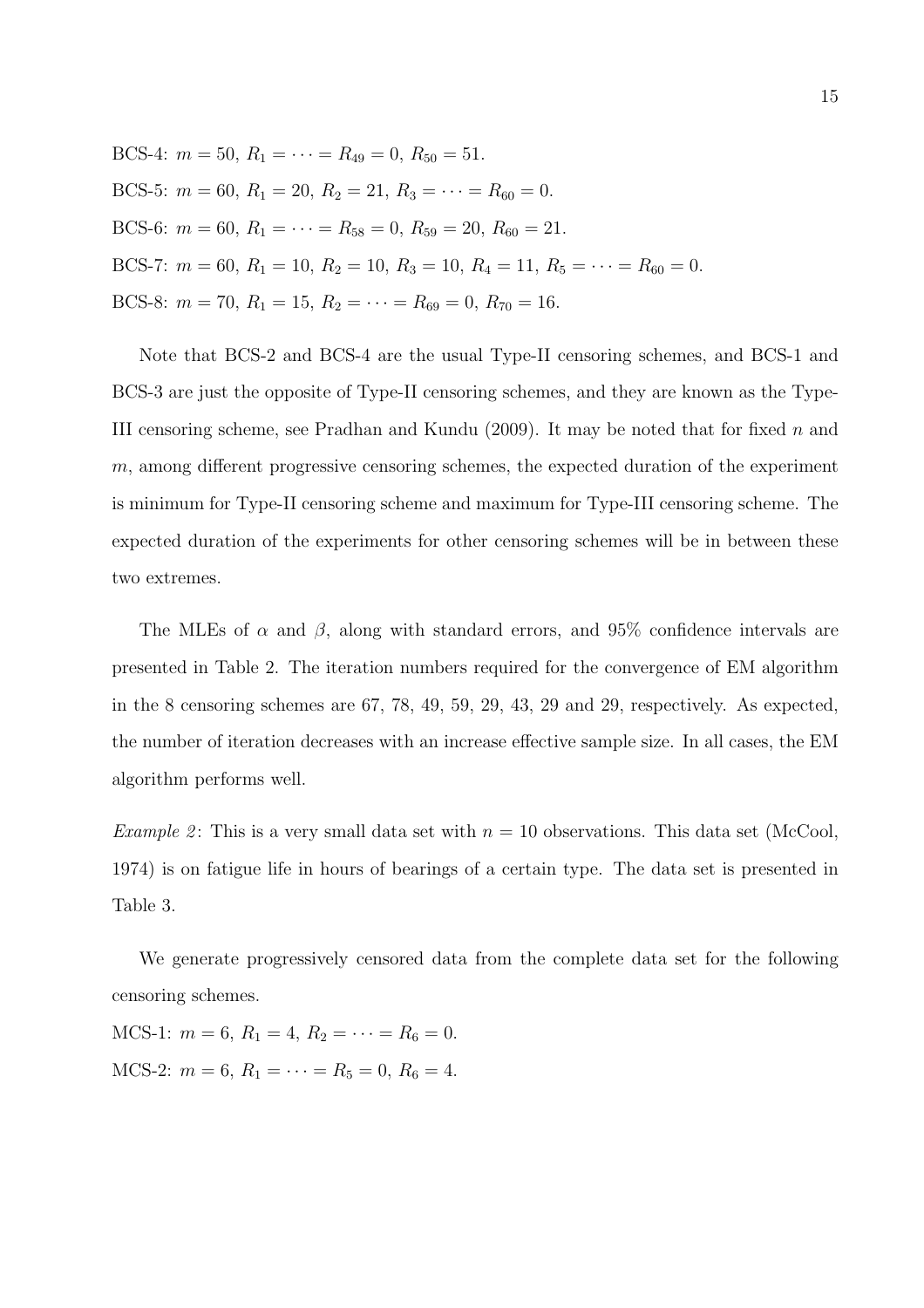| Censoring |          | $\alpha$ |                  |          |        |                      |  |
|-----------|----------|----------|------------------|----------|--------|----------------------|--|
| schemes   | Estimate | s.e.     | 95% CI           | Estimate | s.e.   | 95% CI               |  |
| $BCS-1$   | 0.1765   | 0.0124   | [0.1521, 0.2008] | 125.4913 | 2.1872 | [121.2044, 129.7782] |  |
| $BCS-2$   | 0.1925   | 0.0135   | [0.1660, 0.2191] | 135.1504 | 2.5654 | [130.1221, 140.1787] |  |
| $BCS-3$   | 0.1758   | 0.0124   | [0.1516, 0.2001] | 126.5748 | 2.1983 | [122.2661, 130.8834] |  |
| $BCS-4$   | 0.1755   | 0.0124   | [0.1513, 0.1997] | 132.3971 | 2.2947 | [127.8994, 136.8946] |  |
| $BCS-5$   | 0.1769   | 0.0125   | [0.1525, 0.2013] | 129.1470 | 2.2560 | [124.7253, 133.5610] |  |
| $BCS-6$   | 0.1753   | 0.0123   | [0.1512, 0.1995] | 132.3745 | 2.2920 | [127.8821, 136.8669] |  |
| $BCS-7$   | 0.1756   | 0.0123   | [0.1514, 0.1998] | 129.6502 | 2.2478 | [125.2445, 134.0559] |  |
| $BCS-8$   | 0.1746   | 0.0123   | [0.1505, 0.1987] | 130.5407 | 2.2512 | [126.1283, 134.9530] |  |

Table 2: Estimates of  $\alpha$  and  $\beta$  along with standard error and 95% confidence intervals for different censoring schemes.

Table 3: Fatigue lifetime data presented by McCool (1974).

| 152.7 | 172.0  | 172.5 | -173.3 | -193.0 |
|-------|--------|-------|--------|--------|
| 204.7 | -216.5 | 234.9 | 262.6  | 422.6  |

MCS-3:  $m = 7, R_1 = 2, R_2 = 1, R_3 \cdots = R_7 = 0.$ 

The estimate  $\alpha$  and  $\beta$ , along with standard errors, and 95% confidence intervals are given in Table 4. It is observed that even when the sample size is very small, the proposed algorithm is working quite well. The iteration numbers needed for the convergence of EM algorithm for three schemes are 30, 44 and 24 respectively.

Table 4: Estimates of  $\alpha$  and  $\beta$  along with standard error and 95% confidence intervals for the data set of McCool (1974)

| Censoring |          |        |                  |          |        |                      |  |
|-----------|----------|--------|------------------|----------|--------|----------------------|--|
| schemes   | Estimate | s.e.   | 95\% CI          | Estimate | s.e.   | $95\%$ CI            |  |
| $MCS-1$   | 0.1639   | 0.0367 | [0.0921, 0.2358] | 194.0795 | 9.9935 | [174.4922, 213.6669] |  |
| $MCS-2$   | 0.1484   | 0.0332 | [0.0833, 0.2134] | 195.4253 | 9.1186 | [177.5528, 213.2978] |  |
| $MCS-3$   | 0.1570   | 0.0351 | [0.0882, 0.2258] | 195.8228 | 9.6617 | [176.8859, 214.7597] |  |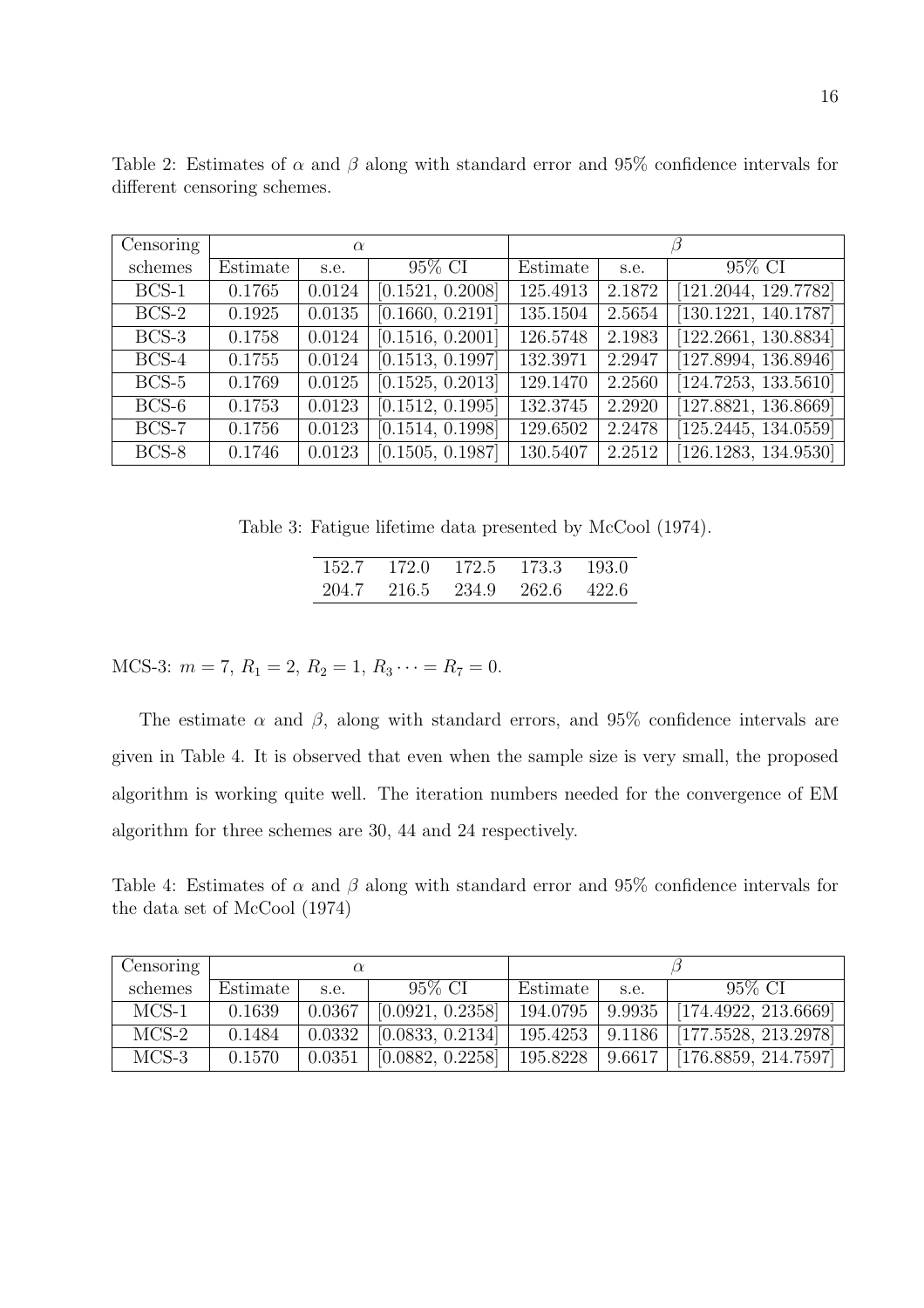DATA SET 3: Finally we analyze one simulated data set. The progressively censored data set has been generated from a Birnbaum-Saunders distribution with parameters  $\alpha = 1, \beta = 1$ , the sample size  $n = 30$ , the effective sample size  $m = 15$  and  $R = (R_1 = 5, R_2 = 5, R_3 = 5)$  $5, R_4 = \cdots = R_{15} = 0$ . The observations are presented below:

| $0.08528956$ $0.18289674$ $0.23667950$ $0.36458839$ $0.39295772$ |  |  |
|------------------------------------------------------------------|--|--|
| 0.41571990   0.53403278   0.79707860   0.85808242   1.10885831   |  |  |
|                                                                  |  |  |

The estimate of  $\alpha$  and  $\beta$ , with standard errors in parentheses, are 1.1705 (0.1554) and 0.8561 (0.1449), respectively. The EM algorithm stops after 25 iterations. The 95% confidence interval for  $\alpha$  and  $\beta$  are [0.8660, 1.4750] and [0.5721, 1.1402], respectively. It is clear that the EM algorithm works very well in this case also.

# 6 Optimal Progressive Censoring Scheme

Up to this point we have assumed that n, m and the progressive censoring scheme  $\{R_1, \dots, R_m\}$ such that  $R_1 + \cdots + R_m = n - m$ , are fixed in advance and we have developed the inference procedure of the unknown parameters. In practice, it is very important to choose a 'optimal' censoring scheme so that it provides the maximum information of the unknown parameters. It is very clear that unless we fixed n and m, the problem may not make much sense. Intuitively it is very apparent that if we choose  $n = m$  and make n larger it should provide more information of the unknown parameters. Moreover, in practice most of the time, the sample size n and the effective sample size m are fixed in advance. Therefore, the natural question is whether we should choose the progressive censoring scheme  $\{R_1, \dots, R_m\}$  based on convenience or based on some scientific basis.

In the last few years finding the 'optimal' censoring scheme has received considerable attention in the statistical literature; see for example the Chapter 10 of Balakrishnan and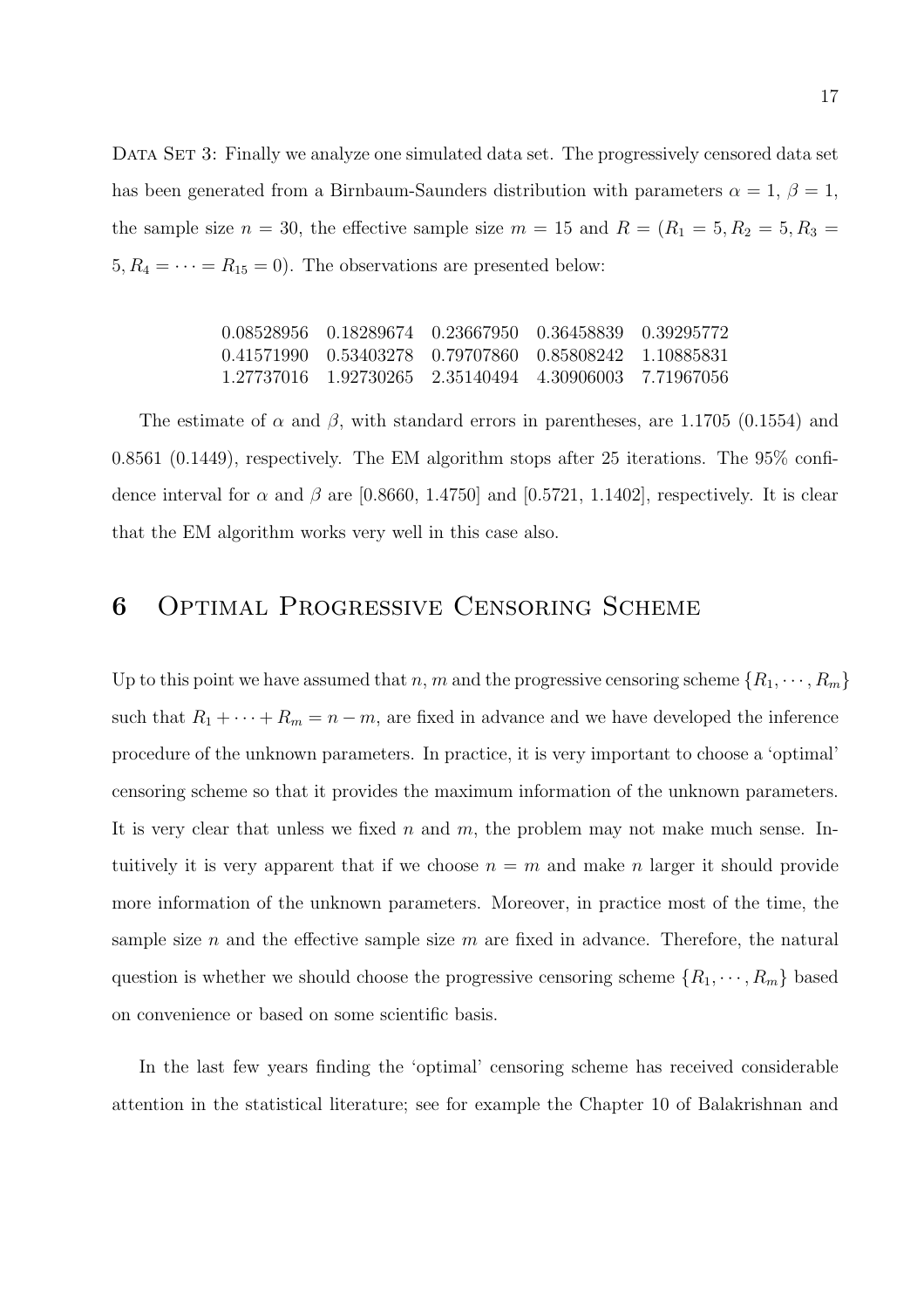Aggarwala (2000), Ng et al. (2004), Balasooriya and Balakrishnan (2000), Balasooriya et al. (2000), Burkchat et al. (2007, 2008), Burkchat (2008), Pradhan and Kundu (2009) and see the references cited therein. Here, possible censoring schemes means, for fixed n and  $m$ , all possible choices of  $R_1, \dots, R_m$ , such that

$$
\sum_{i=1}^{m} R_i + m = n,
$$

and choosing the 'optimal' sampling scheme means, among all possible progressive censoring schemes find that particular progressive censoring scheme, which provides the maximum 'information' of the unknown parameters. Naturally, the first question that arises is how to define information measures of the unknown parameters based on particular progressive censoring data, and the second question is how to compare two different information measures based on two different progressive censoring schemes. Therefore, two important issues are involved in dealing with finding the optimal censoring scheme, namely (a) find a proper criterion and (ii) with respect to that criterion, find the best censoring scheme. Both points are quite important and neither is an trivial issue in this case.

In case of a single parameter, the problem is quite straightforward. In this case, the expected Fisher information measure can be used as an information measure. But when more than one parameter is present, it is not an easy problem anymore. Some of the existing choices are to consider the trace or determinant of the expected Fisher information matrix. Unfortunately, in presence of the shape parameter, it can be shown that, see Gupta and Kundu (2006), the trace or determinant are not scale invariant. In fact, it may happen that for a particular scheme, its determinant or trace of the expected Fisher information matrix is more than the other scheme, but if we change the unit (multiply the data by a positive constant), the inequality becomes reversed. This is not very desirable.

To avoid this problem, based on Zhang and Meeker (2005) and Kundu (2008), we use the following criteria for information measures, see also Pradhan and Kundu (2009). Consider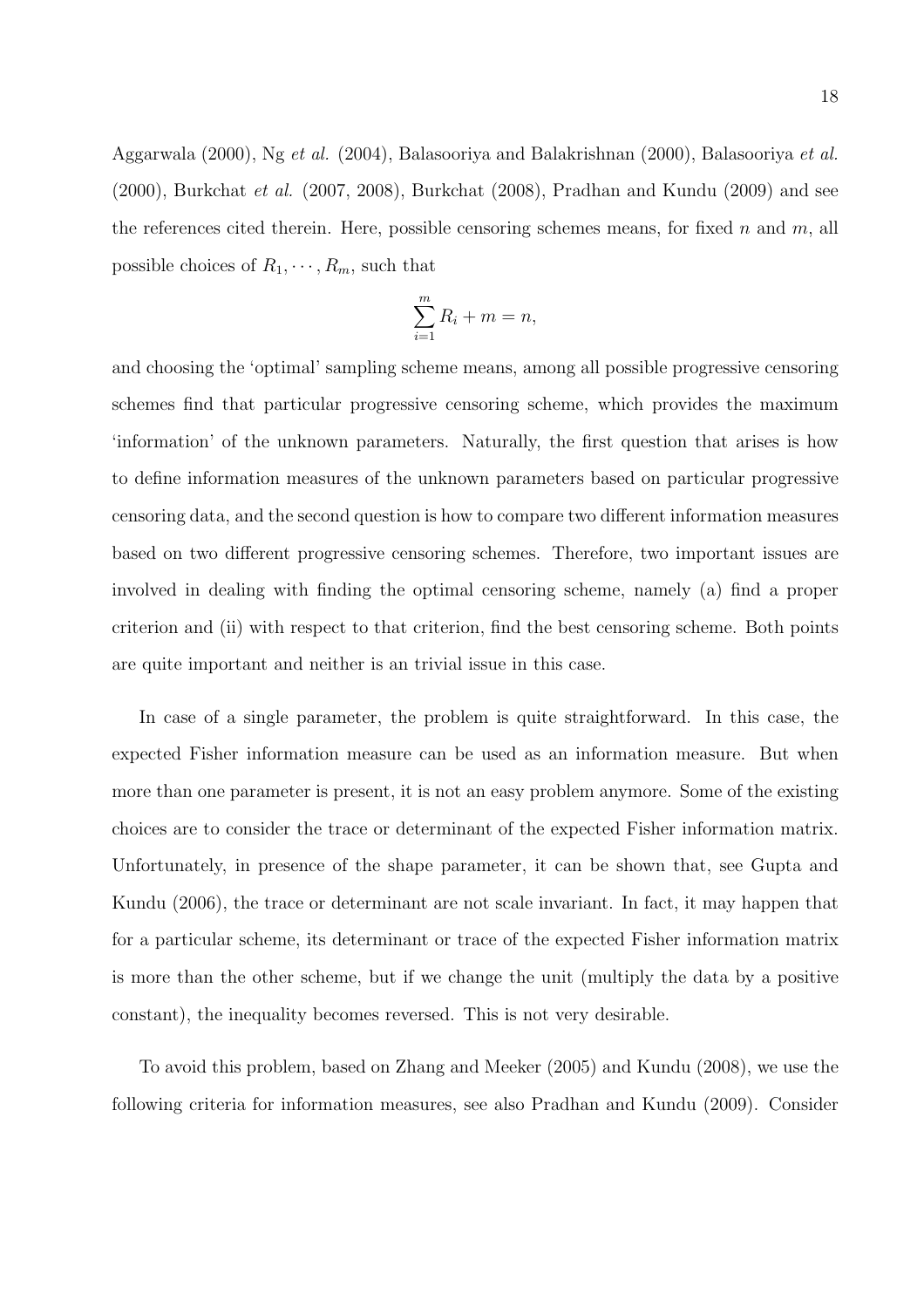the p-th quantile of the Birnbaum-Saunders distribution:

$$
T_p = \frac{\beta}{4} \left[ \alpha \Phi^1(p) + \sqrt{\{\alpha \Phi^{-1}(p)\}^2 + 4} \right]^2.
$$

Using the idea of Gupta and Kundu (2006), the following information measure for a given censoring scheme  $\{R_1, \dots, R_m\}$  has been used

$$
I_W(\{R_1, \cdots, R_m\}) = \int_0^1 V(\{R_1, \cdots, R_m\})_p w(p) dp,
$$

where  $V(\lbrace R_1,\dots,R_m\rbrace)_p$  denotes the asymptotic variance of  $\hat{T}_p$ , the MLE of  $T_p$ , based on the censoring scheme  $\{R_1, \dots, R_m\}$ . Moreover,  $w(\cdot)$  is a non-negative weight function such that

$$
\int_0^1 w(p) dp = 1.
$$

In this case,  $V({R_1, \dots, R_m})_p$  can be expressed as

$$
T_p^2 \left[ \frac{2\Phi^{-1}(p)T_p}{\sqrt{(\alpha\Phi^{-1}(p))^2 + 4}}, \frac{1}{\beta} \right] \left[ \begin{array}{cc} F_{11} & F_{12} \\ F_{21} & F_{22} \end{array} \right]^{-1} \left[ \begin{array}{c} \frac{2\Phi^{-1}(p)T_p}{\sqrt{(\alpha\Phi^{-1}(p))^2 + 4}} \\ \frac{1}{\beta} \end{array} \right].
$$

As it has been mentioned in Pradhan and Kundu (2009), it may be observed that the criterion  $I_W(\lbrace R_1, \cdots, R_m \rbrace)$  is very flexible. By the proper choice of the weight function  $w(\cdot)$ , the criteria of Zhang and Meeker (2005) and Ng *et al.* (2004) can be obtained as special cases.

For illustrative purposes, we have provided a small table indicating the optimal censoring scheme with respect to different criteria. We have used the following six criteria:

Criterion 1: Minimum trace.

Criterion 2: Minimum variance.

- Criterion 3: Minimum variance of the p-th percentile estimator,  $p = 0.5$
- Criterion 4: Minimum variance of the p-th percentile estimator,  $p = 0.9$
- Criterion 5: Minimum variance of the p-th percentile estimator,  $p = 0.999$
- Criterion 6: Minimum variance of  $I_W(\cdot)$ , with  $w(p) = 1$ , for  $0 < p < 1$ .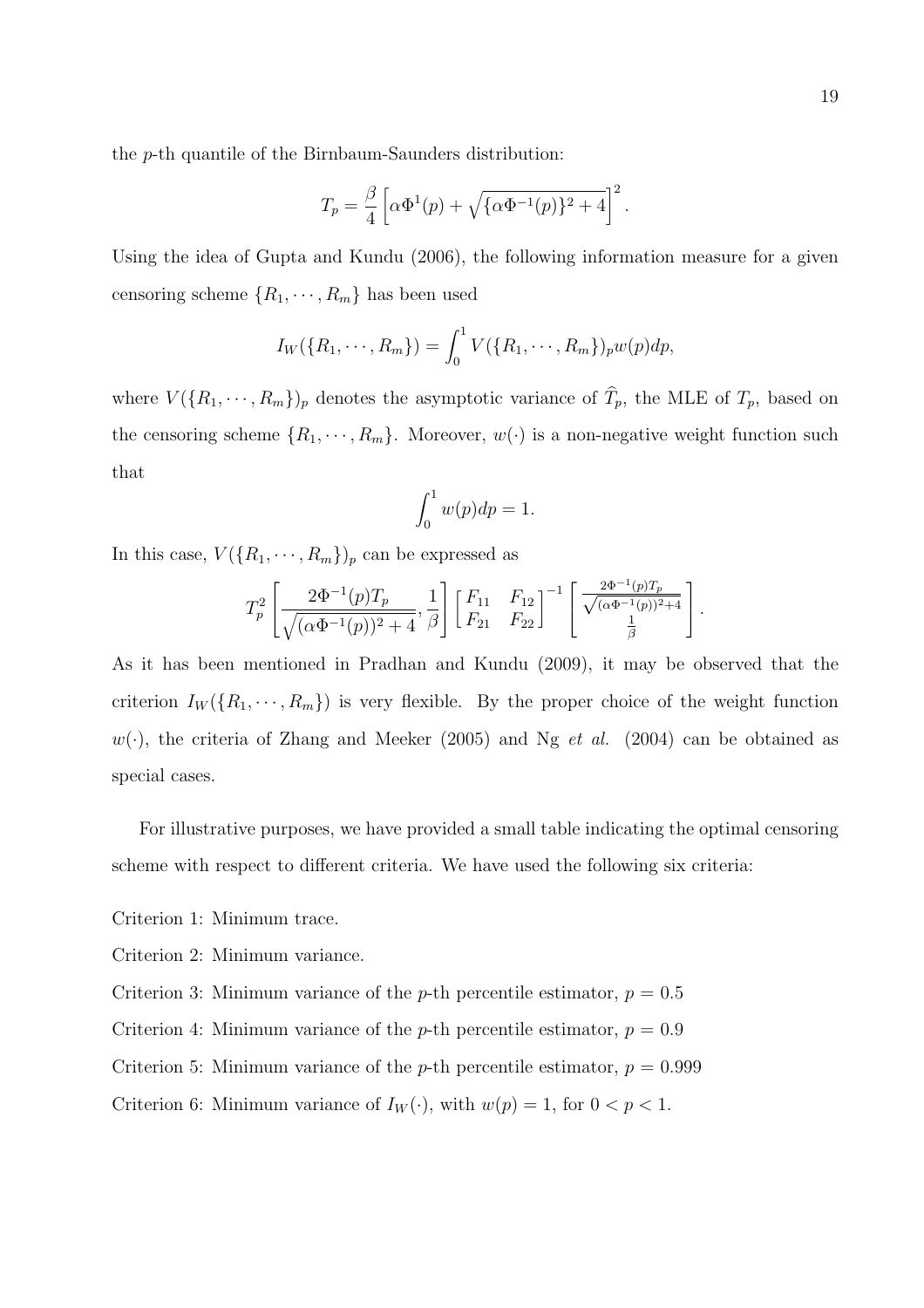The results are presented in Table 5. Note that in each case, the minimization has to be performed numerically. Interestingly, it is observed that Criterion 1 and Criterion 6 provide very similar results, as it was observed in Pradhan and Kundu (2009) in case of the generalized exponential distribution. Moreover, for Criterion 5, the usual Type-II censoring are the optimal schemes in all the cases considered.

Table 5: The optimal censoring scheme for different criteria when  $\alpha = 2$ ,  $\beta = 1$  and  $n = 10$ , 15, 20, 25 and  $m = 5$ . Against each criterion, the first row, second row third row and fourth row represent the optimal censoring scheme with respect to that criterion for  $n = 10, 15, 20$ and 25 respectively.

| Criterion      | $R_1$            | $R_2$            | $R_3$            | $R_4$            | $R_5$            |
|----------------|------------------|------------------|------------------|------------------|------------------|
| $\mathbf{1}$   | $\boldsymbol{0}$ | $\boldsymbol{0}$ | $\overline{0}$   | $\overline{0}$   | $\overline{5}$   |
|                | $\overline{0}$   | $\boldsymbol{0}$ | $\boldsymbol{0}$ | $\overline{0}$   | 10               |
|                | $\overline{0}$   | $\boldsymbol{0}$ | $\overline{0}$   | $\mathbf{1}$     | 14               |
|                | $\overline{0}$   | $\boldsymbol{0}$ | $\boldsymbol{0}$ | $\mathbf{1}$     | 19               |
| $\overline{2}$ | $\overline{5}$   | $\overline{0}$   | $\overline{0}$   | $\overline{0}$   | $\overline{0}$   |
|                | 10               | $\overline{0}$   | $\boldsymbol{0}$ | $\overline{0}$   | $\boldsymbol{0}$ |
|                | 12               | 3                | $\overline{0}$   | $\overline{0}$   | $\overline{0}$   |
|                | 16               | $\overline{4}$   | $\boldsymbol{0}$ | $\overline{0}$   | $\boldsymbol{0}$ |
| 3              | $\overline{5}$   | $\overline{0}$   | $\overline{0}$   | $\overline{0}$   | $\overline{0}$   |
|                | 12               | 3                | $\overline{0}$   | $\overline{0}$   | $\overline{0}$   |
|                | $\overline{7}$   | 8                | $\boldsymbol{0}$ | $\overline{0}$   | $\boldsymbol{0}$ |
|                | $\boldsymbol{0}$ | $\boldsymbol{0}$ | 12               | 8                | $\overline{0}$   |
| $\overline{4}$ | $\overline{0}$   | $\boldsymbol{0}$ | $\boldsymbol{0}$ | $\overline{0}$   | $\overline{5}$   |
|                | $\boldsymbol{0}$ | $\boldsymbol{0}$ | $\boldsymbol{0}$ | $\overline{0}$   | 10               |
|                | $\overline{0}$   | $\boldsymbol{0}$ | $\overline{0}$   | $\overline{2}$   | 13               |
|                | $\boldsymbol{0}$ | $\boldsymbol{0}$ | $\boldsymbol{0}$ | $\overline{2}$   | 18               |
| $\overline{5}$ | $\boldsymbol{0}$ | $\boldsymbol{0}$ | $\overline{0}$   | $\overline{0}$   | $\overline{5}$   |
|                | $\overline{0}$   | $\boldsymbol{0}$ | $\boldsymbol{0}$ | $\overline{0}$   | 10               |
|                | $\boldsymbol{0}$ | $\boldsymbol{0}$ | $\boldsymbol{0}$ | $\boldsymbol{0}$ | 15               |
|                | $\boldsymbol{0}$ | $\boldsymbol{0}$ | $\boldsymbol{0}$ | $\overline{0}$   | 20               |
| 6              | $\boldsymbol{0}$ | $\boldsymbol{0}$ | $\boldsymbol{0}$ | $\mathbf{1}$     | $\overline{4}$   |
|                | $\boldsymbol{0}$ | $\boldsymbol{0}$ | $\boldsymbol{0}$ | $\overline{c}$   | 8                |
|                | $\overline{0}$   | $\boldsymbol{0}$ | $\mathbf{1}$     | $\overline{2}$   | 12               |
|                | $\overline{0}$   | $\boldsymbol{0}$ | $\mathbf 1$      | $\overline{2}$   | 17               |

It may be mentioned that although the total number of censoring schemes is finite, but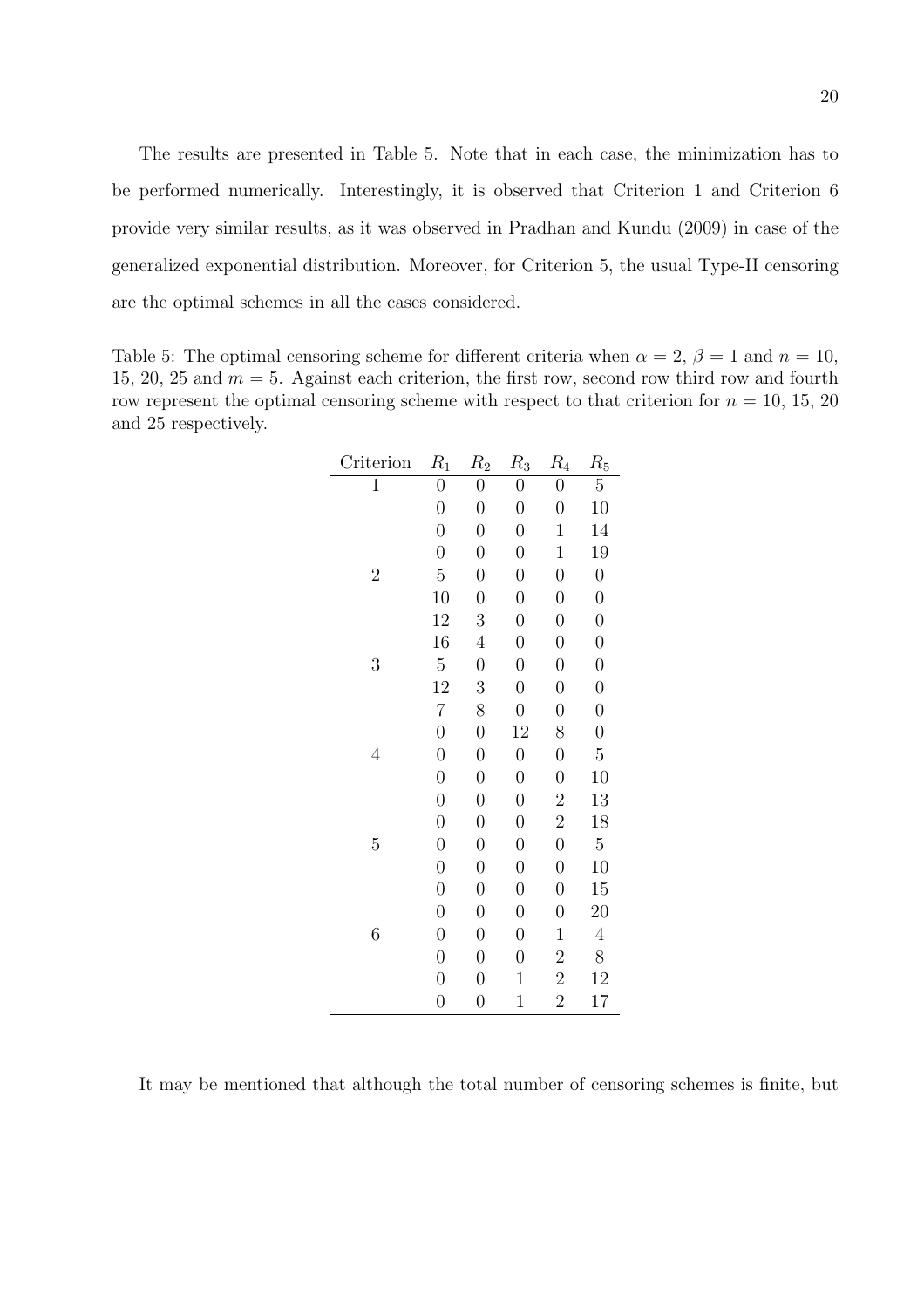it can be quite large. For fixed *n* and *m* a total  $\binom{n-1}{1}$  $m-1$ ! possible censoring schemes are available. For example when  $n = 25$  and  $m = 12$ , the possible number of censoring schemes becomes  $\binom{24}{11}$  $= 2,496,144$ , which is quite large. We need to search all these cases to find the optimal censoring scheme. We do not have any efficient method to find the optimal scheme without searching all the possible schemes. We have provided the sub-optimal scheme for each criterion as suggested by Pradhan and Kundu (2009) which involves searching only among m schemes of the form  $(n - m, 0, \dots, 0), \dots, (0, \dots, 0, n - m)$ . The results are presented in Table 6, and we also present the relative efficiency (RE) of the sub-optimal scheme. It is clear that when the relative efficiency is 1, then the sub-optimal scheme is the optimal scheme also. In all the cases considered, the relative efficiencies of the sub-optimal schemes are quite high.

## 7 Conclusions

In this paper we have considered the estimation of the unknown parameters of the Birnbaum-Saunders distribution when the data are progressively Type-II censored. The MLEs of the unknown parameters cannot be obtained in explicit forms. We have proposed to use the EM algorithm to compute the unknown parameters, and also numerically estimate the asymptotic variance-covariance matrix.

We have provided the optimal censoring scheme based on different information measures. Since the computation of the optimal censoring scheme is quite computer intensive and the number of possible schemes grows fast, we have examined the sub-optimal censoring schemes also. It is observed in all the cases considered that the relative efficiencies of the sub-optimal censoring schemes are quite high. Therefore, sub-optimal censoring schemes can be used quite effectively in practice.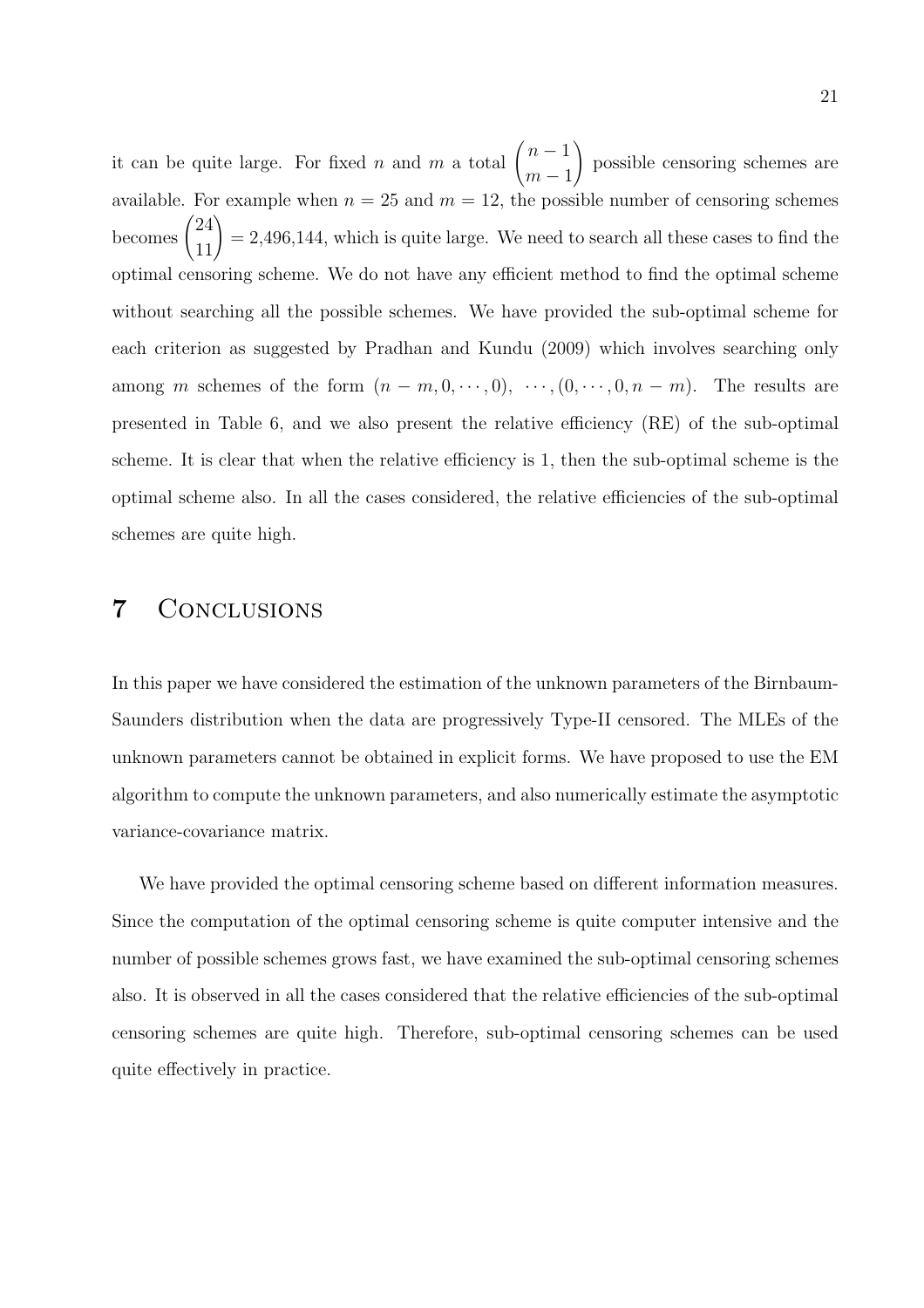# Acknowledgements:

The authors would like to thank the associate editor and two reviewers for their valuable comments which had improved the earlier version of the manuscript.

# References

- [1] Ahmed, S.E., Budsaba, K, Lisawadi, S. and Volodin, A. I. (2008), "Parametric estimation for the Birnbaum-Saunders lifetime distribution based on a new parameterization", Thailand Statistician, 6, 213-240.
- [2] Balakrishnan, N. (2007), "Progressive Censoring Methodology: An Appraisal", (with discussion)", TEST, vol. 16, no. 2, 211 - 296.
- [3] Balakrishnan, N. and Aggarwala, R. (2000), Progressive censoring, theory, methods and applications, Birkhauser, Boston.
- [4] Balakrishnan, N., Burkschat, M., Cramer, E. and Hoffman, G. (2008), "Fisher information based progressive censoring plans", Computational Statistics and Data Analysis, vol. 53, 366 - 380.
- [5] Balakrishnan, N., Gupta, R.C., Kundu, D., Leiva, V. and Sanhueza, A. (2011), "On some mixture models based on the Birnbaum-Saunders distribution and associated inference", Journal of Statistical Planning and Inference, vol. 141, 2175 - 2190.
- [6] Balasooriya, U. and Balakrishnan, N. (2000), "Reliability sampling plans for log-normal distribution, based on progressively-censored samples", IEEE Transactions on Reliability, vol. 49, 199 - 203.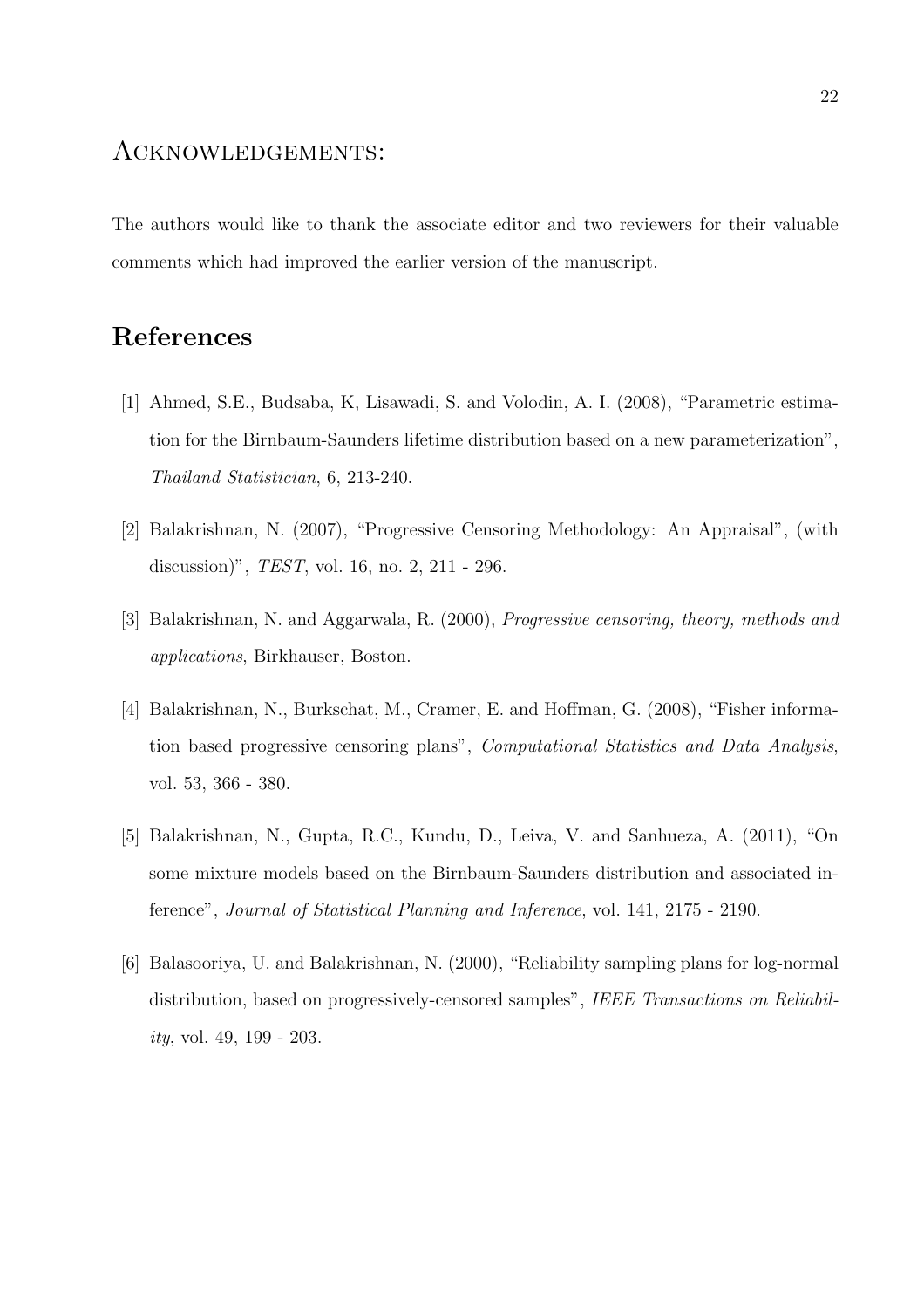- [7] Balasooriya, U., Saw, S.L.C. and Gadag, V. (2000), "Progressively censored reliability sampling plans for the Weibull distribution", Technometrics, vol. 42, 160 - 167.
- [8] Birnbaum, Z. W. and Saunders, S. C., (1969a). "A New Family of Life Distribution", Journal of Applied Probability, vol. 6, 319-327.
- [9] Birnbaum, Z. W. and Saunders, S. C., (1969b). "Estimation for a Family of Life Distributions With Applications to Fatigue", Journal of Applied Probability, vol. 6, 328-347.
- [10] Burkschat, M. (2008), "On optimality of extremal schemes in progressive type II censoring", Journal of Statistical Planning and Inference, vol. 138, 1647 - 1659.
- [11] Burkschat, M., Cramer, E. and Kamps, U. (2006), "On optimal schemes in progressive censoring", Statistics and Probability Letters, vol. 76, 1032 - 1036.
- [12] Burkschat, M., Cramer, E. and Kamps, U. (2007), "Optimality criteria and optimal schemes in progressive censoring", Communications in Statistics - Theory and Methods, vol. 36, 1419 - 1431.
- [13] Cohen, A. C., (1963). "Progressively censored samples in life testing" Technometrics, vol. 5, 327 - 329
- [14] Desmond, A. F., (1985). "Stochastic Models of Failure in Random Environments", Canadian Journal of Statistics, vol. 13, 171-183.
- [15] Dupuis, D. J. and Mills, J. E., (1998). "Robust Estimation of the Birnbaum–Saunders Distribution", IEEE Transactions on Reliability, vol. 47, 88-95.
- [16] From, S.G., Li, L.X. (2006), "Estimation of the parameters of the Birnbaum-Saunders distribution", Communications in Statistics Theory and Methods, vol. 35, 2157-2169.
- [17] Gupta, R.C. and Akman, O. (1995), "On the reliability studies of a weighted inverse Gaussian model", Journal of Statistical Planning and Inference, vol. 48, 69 - 83.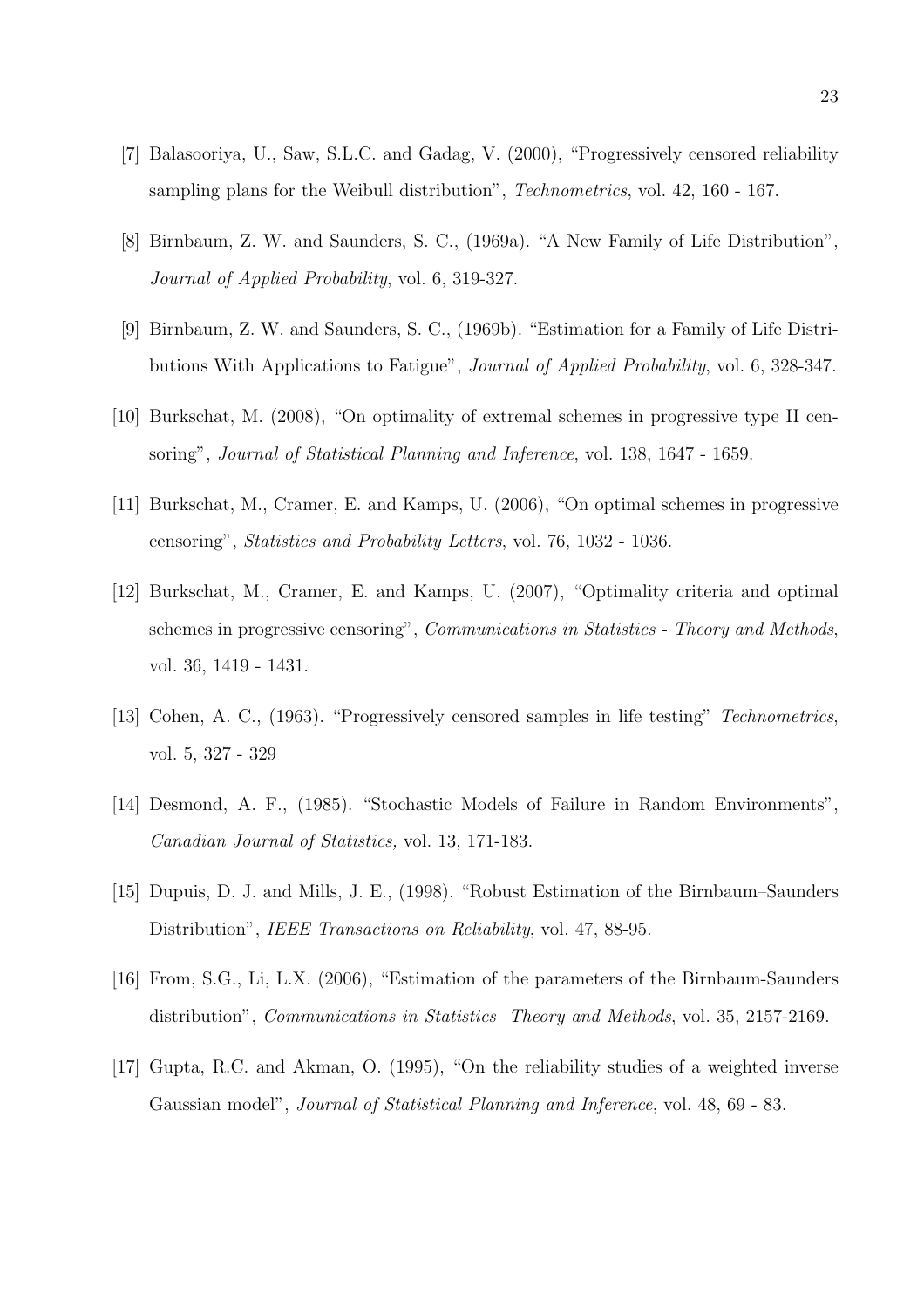- [18] Gupta, R.D. and Kundu, D. (2006), "Comparison of Fisher information matrices of the Weibull and generalized exponential distributions", Journal of Statistical Planning and Inference, vol. 136, 3130 - 3144.
- [19] Johnson, N. L., Kotz, S. and Balakrishnan, N., 1995. Continuous Univariate Distributions – Vol. 2, Second edition. John Wiley & Sons, New York.
- [20] Jorgensen, B., Seshadri, V. and Whitmore, G. A., (1991), "On the mixture of the inverse Gaussian distribution with its complementary reciprocal", Scandinavian Journal of Statistics, vol. 18, 77-89.
- [21] Kundu, D. (2008), "Bayesian inference and life testing plan for Weibull distribution in presence of progressive censoring", Technometrics, vol. 50, no. 2, 144 - 154.
- [22] Louis, T. A. (1982), "Finding the observed information matrix using the EM algorithm", Journal of the Royal Statistical Society, Ser B, vol. 44, 226 - 233.
- [23] McCool, J.I. (1974), "Inferential Techniques for Weibull Populations", Aerospace Research Laboratories Report ARL TR74-0180,Wright-Patterson Air Force Base, Dayton, Ohio.
- [24] McLachlan, G. J. and Krishnan, T. (1992), The EM Algorithm and its Extensions, John Wiley & Sons, New York.
- [25] Ng, H. K. T., Chan, C. S. and Balakrishnan, N. (2002), " Estimation of parameters from progressively censored data using EM algorithm", Computational Statistics and Data Analysis vol. 39, 371 - 386
- [26] Ng, H. K. T., Chan, C.S. and Balakrishnan, N. (2004), "Optimal progressive censoring plans for the Weibull distribution", Technometrics, vol. 46, 470 - 481.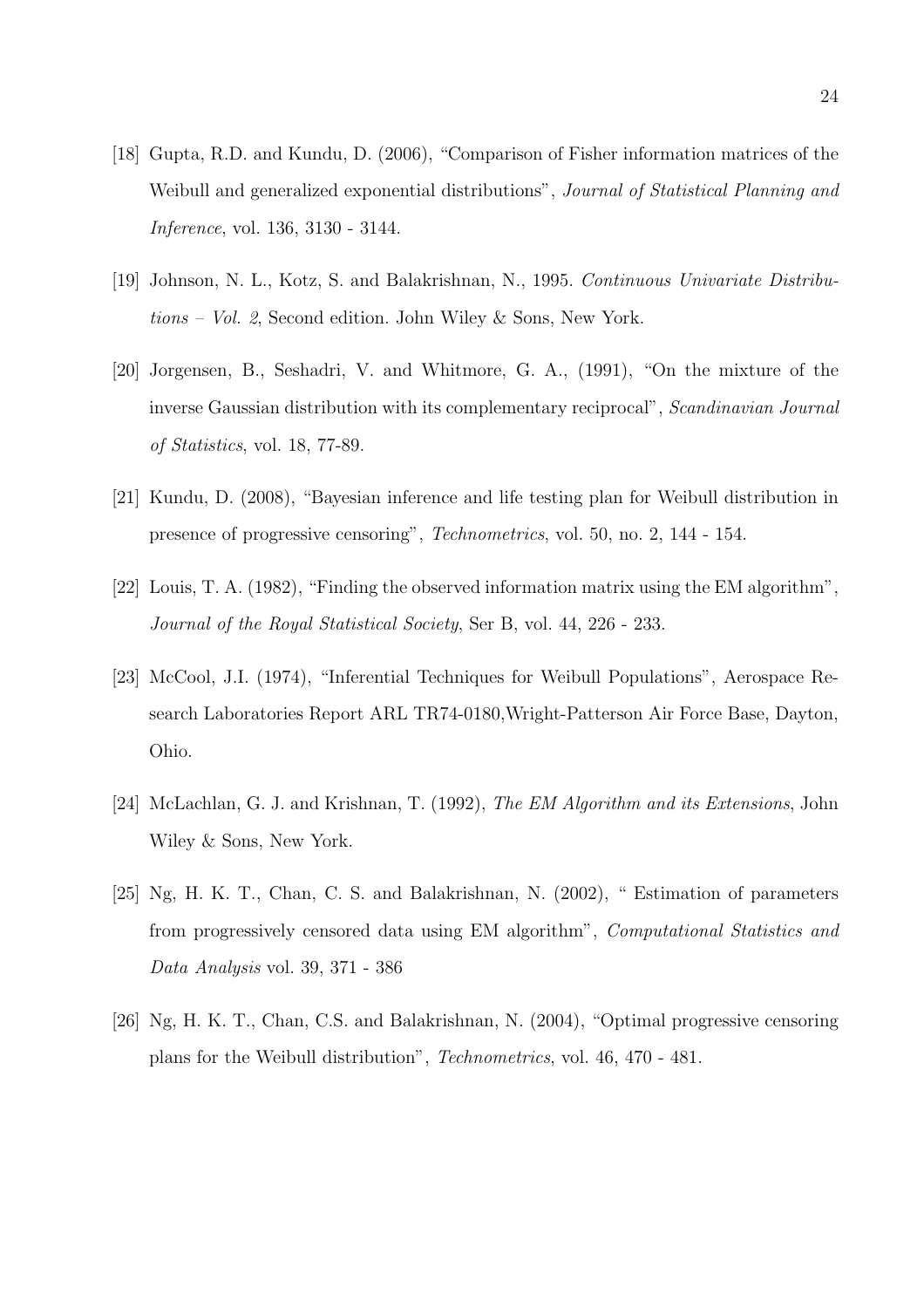- [27] Ng, H. K. T., Kundu, D. and Balakrishnan, N. (2006), "Point and interval estimation for the two-parameter Birnbaum-Saunders distribution based on Type-II censored samples", Computational Statistics & Data Analysis, vol 50, 3222-3242.
- [28] Owen, W.J. (2006). "A new three-parameter extension to the Birnbaum-Saunders distribution" IEEE Transactions on Reliability, vol. 55, 475-479.
- [29] Pradhan, B. and Kundu, D. (2009), "On progressively censored generalized exponential distribution", Test, vol. 18, 497 - 515.
- [30] Rieck, J. R., (1995). "Parametric Estimation for the Birnbaum–Saunders Distribution Based on Symmetrically Censored Samples", Communications in Statistics – Theory and Methods, vol. 24, 1721-1736.
- [31] Rieck, J. R., (1999). "A Moment-generating Function with Application to the Birnbaum–Saunders Distribution", Communications in Statistics – Theory and Methods, vol. 28, 2213-2222.
- [32] Xie, F.C. and Wei, B.C. (2007), "Diagnostics analysis for log-Birnbaum-Saunders regression models", Computational Statistics & Data Analysis, vol. 51, 4692-4706.
- [33] Zhang, Y. and Meeker, W.Q. (2005), "Bayesian life test planning for the Weibull distribution with given shape parameter", Metrika, vol. 61, 237 - 249.